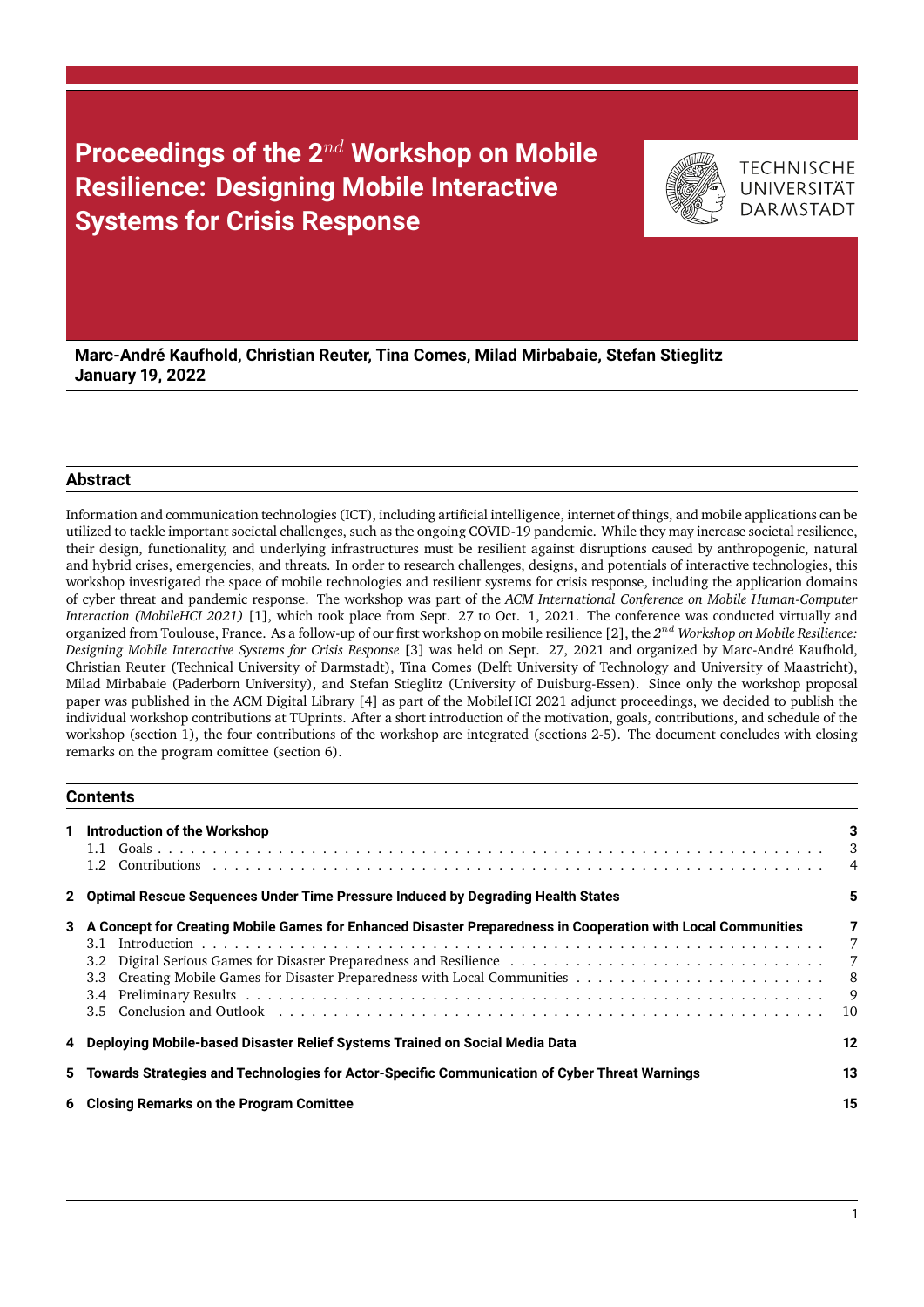# **Mobile Resilience '21**

Proceedings of the  $2^{nd}$  Workshop on Mobile Resilience: Designing Interactive Systems for Crisis Response

Marc-André Kaufhold, Christian Reuter, Tina Comes, Milad Mirbabaie, and Stefan Stieglitz

TUprints, Darmstadt, 2022

URN: urn:nbn:de:tuda-tuprints-200925

URI: https://tuprints.ulb.tu-darmstadt.de/id/eprint/20092

This work is licensed under a CC BY-NC-ND 4.0 International [\(https://creativecommons.org/licenses/by-nc-nd/4.0/\)](#page-16-0).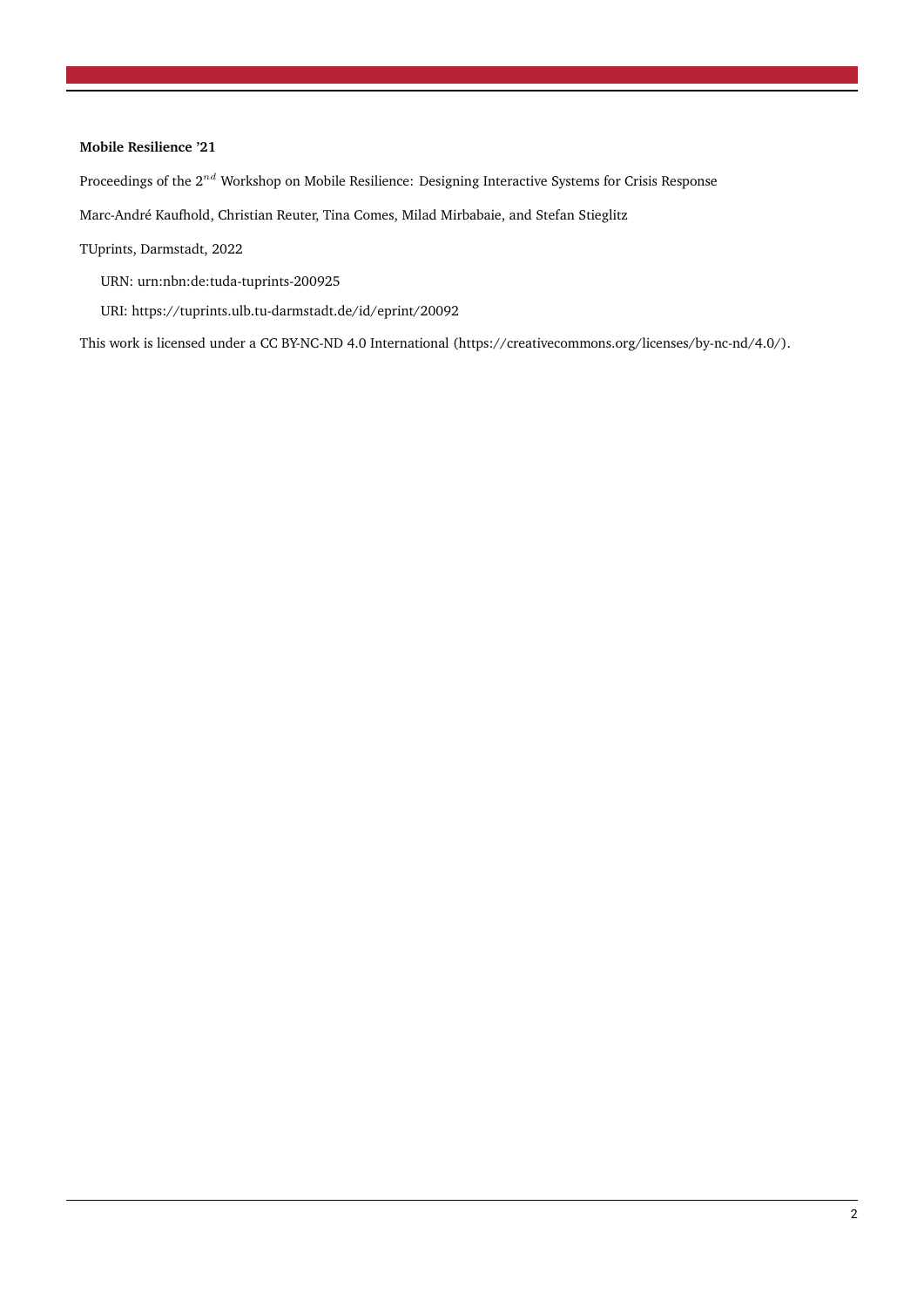# <span id="page-2-0"></span>**1 Introduction of the Workshop**

The digitalization by information and communication technologies (ICT), including recent innovations based on artificial intelligence, internet of things, mobile applications, or social media, exerts an increasing influence on contemporary and future societies. Thus, the terms of smart cities and smart rural areas were coined to leverage digital innovation in urban and rural areas [\[5\]](#page-15-4), [\[6\]](#page-15-5). Besides everyday use, ICT can be used to enhance societal response to anthropogenic (e.g., bombings, cyberattacks), natural (e.g., earthquakes, floods, hurricanes), or hybrid disasters [\[7\]](#page-15-6)–[\[9\]](#page-15-7), which is currently demonstrated by the deployment of contact tracing apps during the COVID-19 pandemic [\[10\]](#page-15-8). However, others challenges arise from this:

- How can the functioning of societal and related ICT be secured in anthropogenic, natural, or hybrid extreme situations, crises, and catastrophes [\[11\]](#page-15-9), [\[12\]](#page-15-10)?
- In light of an increasing exposure of digital infrastructures, how can we increase preparedness and response capabilities against cyber threats [\[13\]](#page-15-11)?
- How can big crisis or social data be prepared for a meaningful analysis by authorities and organizations, also mitigating the issues of information overload and low information quality [\[14\]](#page-15-12), [\[15\]](#page-15-13)?
- How can the availability, integrity, reliability, and resilience of critical infrastructures in digitally interconnected areas be improved in the future [\[16\]](#page-15-14), [\[17\]](#page-15-15)?

These are only some questions that society needs to address to increase its *resilience* [\[18\]](#page-15-16). In this context, resilience can be understood as "the ability of a [socio-technical] system to cope with perturbations such as crisis and shocks while preserving its functions" [\[19\]](#page-15-17). While *resilient systems* have been described by the characteristics of absorption, recovering, adaptation, or transformation [\[20\]](#page-16-1), research characterized *(mobile) technologies for resilience* by the properties of accessibility, diversity, evolvability, and usability, amongst others [\[21\]](#page-16-2). At the same time, the research field of crisis informatics [\[22\]](#page-16-3) increasingly investigates the potentials and limitations of artificial intelligence [\[23\]](#page-16-4), social media [\[24\]](#page-16-5), and mobile technologies such as crisis and warning apps [\[25\]](#page-16-6), which constitute a relatively new public service for citizens and are specifically designed for the dissemination of disaster-related information and communication between authorities, organizations, and citizens [\[26\]](#page-16-7). However, another emerging challenge lies in fighting "infodemics", i.e., the dissemination of misinformation in pandemics [\[27\]](#page-16-8). Furthermore, if critical communication or energy infrastructures fail, for instance, the distribution of recommendations and warning messages is challenged and requires alternative infrastructures [\[16\]](#page-15-14).

## <span id="page-2-1"></span>**1.1 Goals**

In this workshop, we wanted to explore the overlapping space that both *mobile interactive technologies* and *resilient systems* yield as fields of research. Specifically, in the second iteration of the workshop it was of interest to us how to integrate mobile applications into cyber incident and pandemic response. Thus, we seek to produce empirical findings related to design opportunities for resilient mobile and interactive systems. Furthermore, we aimed at working out the state of research in the fields of mobile interactive technologies and resilient systems. Lastly, avenues for further research and the potentials of both fields were in the scope of this workshop. Key topics of the workshop included but were not limited to:

- Case studies, surveys, use cases, and theories on mobile, social, and technological resilience, including application domains such as crisis response, cyber threats, infodemics, or pandemics
- Algorithms and systems for user-centered analysis of big crisis data, including cyber situational awareness, open source intelligence, social media analytics, credibility and relevance assessment, or social sensors
- Concepts and technologies for contact tracing in pandemics or stakeholder collaboration, including authorities, computer emergency response teams, rescue organizations, and citizens
- Human and technical factors in decentralized infrastructures, edge computing, and wide area networks for crisis management and response
- Innovative analysis, (interaction) design, and evaluation of resilient mobile or social (crisis) information systems
- Functionality, robustness, usability, and user experience of resilient technologies such as mobile crisis and warning apps or wearables
- Best practices, methods, and strategies for the development and deployment of resilient (mobile) technologies in diverse application domains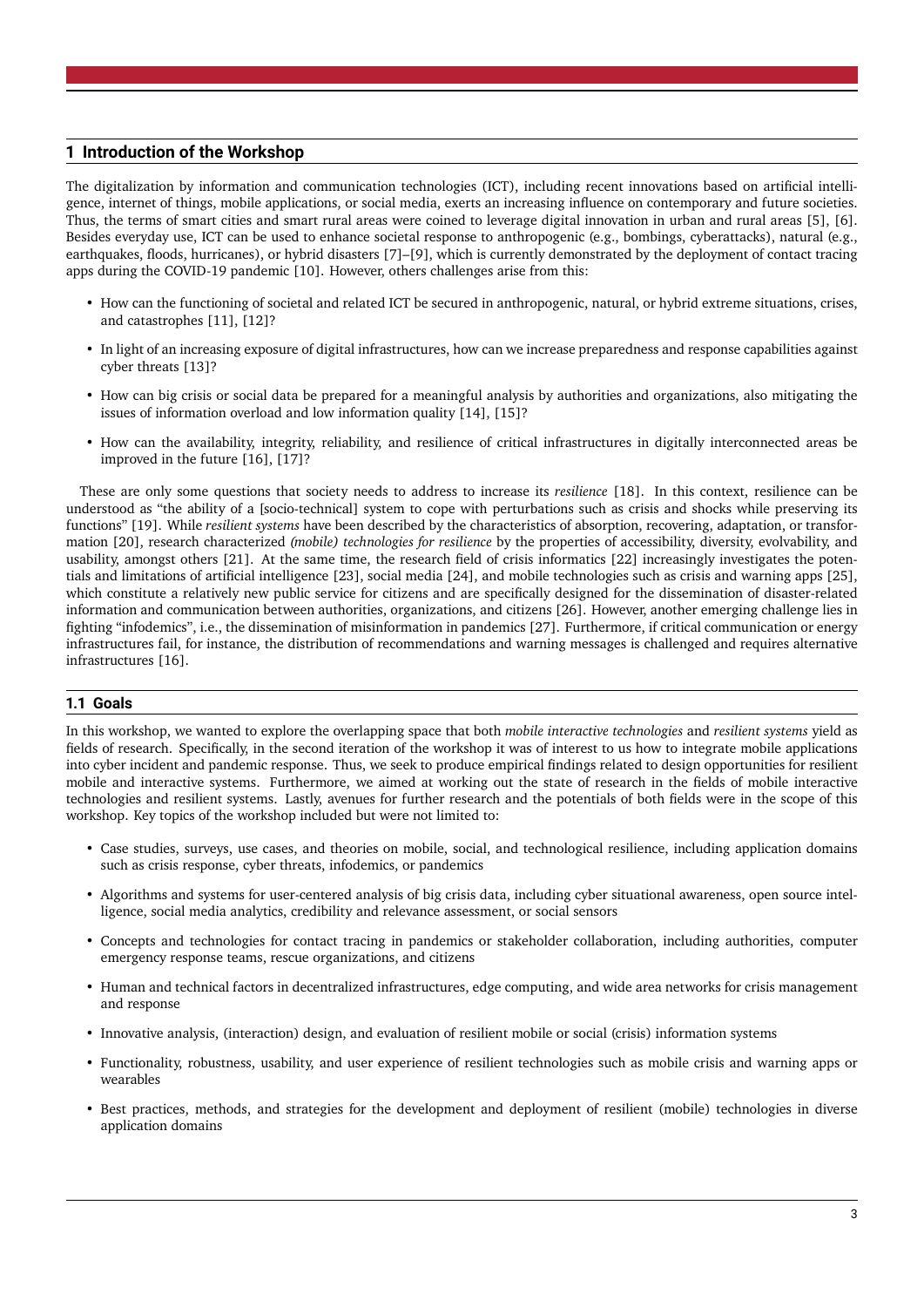#### <span id="page-3-0"></span>**1.2 Contributions**

The submissions to the workshop addressed some of the open issues mentioned above. Researchers from fields such as humancomputer interaction, cyber security, crisis informatics, emergency communication, mobile information systems, and digitalization of human agglomerations were invited to submit abstracts or short papers for presentation and discussion at the workshop. The workshop was held as a virtual conference and followed a half-day format, including four workshop contributions of 30 minutes. Each workshop contribution comprised a 10 to 15min presentation followed by a discussion or interactive session. The following contributions have been accepted for presentation:

The first contribution *Optimal Rescue Sequences Under Time Pressure Induced by Degrading Health States* by Rabeaeh Kiaghadi and Martin Fränzle examines the use of robots to resuce several patients exposed to potentially fatal incidents under time pressure. In this approach, a time-variant survival function is allocated to each patient which illustrates the decreasing probability of them surviving over time, whether being rescued or self-healed. The desired task for the agent, which has been defined as a dynamic travelling salesman problem (TSP), is to maximize the expected number of rescued alive patients considering time as its primary budget resource. The algorithm consists of a modified genetic algorithm with a heuristic cost function that considers all changes at each step of the robot's path and replans when it is necessary. Similar to actual search and rescue missions, the severity of patients' condition is categorized into different groups of high, medium, low, and lost.

The second contribution *A Concept for Creating Mobile Games for Enhanced Disaster Preparedness in Cooperation with Local Communities* by Michael Klafft, Ivana Harari, Agnieszka Dudzinska-Jarmolinska, Ricardo Antonio Gacitua Bustos, and Solhanlle Bonilla Duarte presents a concept on how to use local knowledge and user-generated content from previous disasters in order to create mobile games that support disaster risk awareness and disaster preparedness. The concept involves students or pupils from the area at risk who will not only create the games but also act as multipliers and disseminate the games and disaster knowledge locally, thus increasing the resilience of the local population. The approach is currently being tested as part of a mobile computing class at Universidad Nacional de La Plata in Argentina. During game design, a particular focus is placed on accessibility issues, thus ensuring that the designed games are suitable for a wide-ranging audience.

The third contribution *Deploying Mobile-based Disaster Relief Systems Trained on Social Media Data*" by Thomas Chen outlines the limitations of existing machine learning datasets for damage assessment based on satellite imagery or social media data. As for datasets sourced from social media, a notable recent development is the Incidents Dataset from Google Images, which is comprised of images of damage incidents largely resulting from natural disasters. The baseline model that the author employed was tested on data from Twitter und Flickr. Instead of utilizing satellite-based remote sensing, this data sourced from on the ground presents new opportunities. However, given that the dataset is a very recent development, there have not been enough subsequent studies based on it to determine its efficacy compared to satellite imagery pipelines.

The fourth contribution *Towards Strategies and Technologies for Actor-Specific Communication of Cyber Threat Warnings* by Marc-André Kaufhold, Ali Sercan Basyurt, Marc Stöttinger, Stefan Stieglitz, and Christian Reuter presents both qualitative and quantitative empirical findings on the use of traditional, mobile, and social media for crisis communication. While previous research focused on the use of mobile devices during natural harzards, this contribution also discusses challenges for communicating anthropogenic hazards, especially cyber threats and their potential impact on critical and sociocultural infrastructures. Finally, it presents a mobile app established in Germany for communicating natural and anthropogenic hazards, also describing strategic and technological potentials to increase citizens' prevention and response capabilities against cyber threats, which is subject of research within the CYWARN project.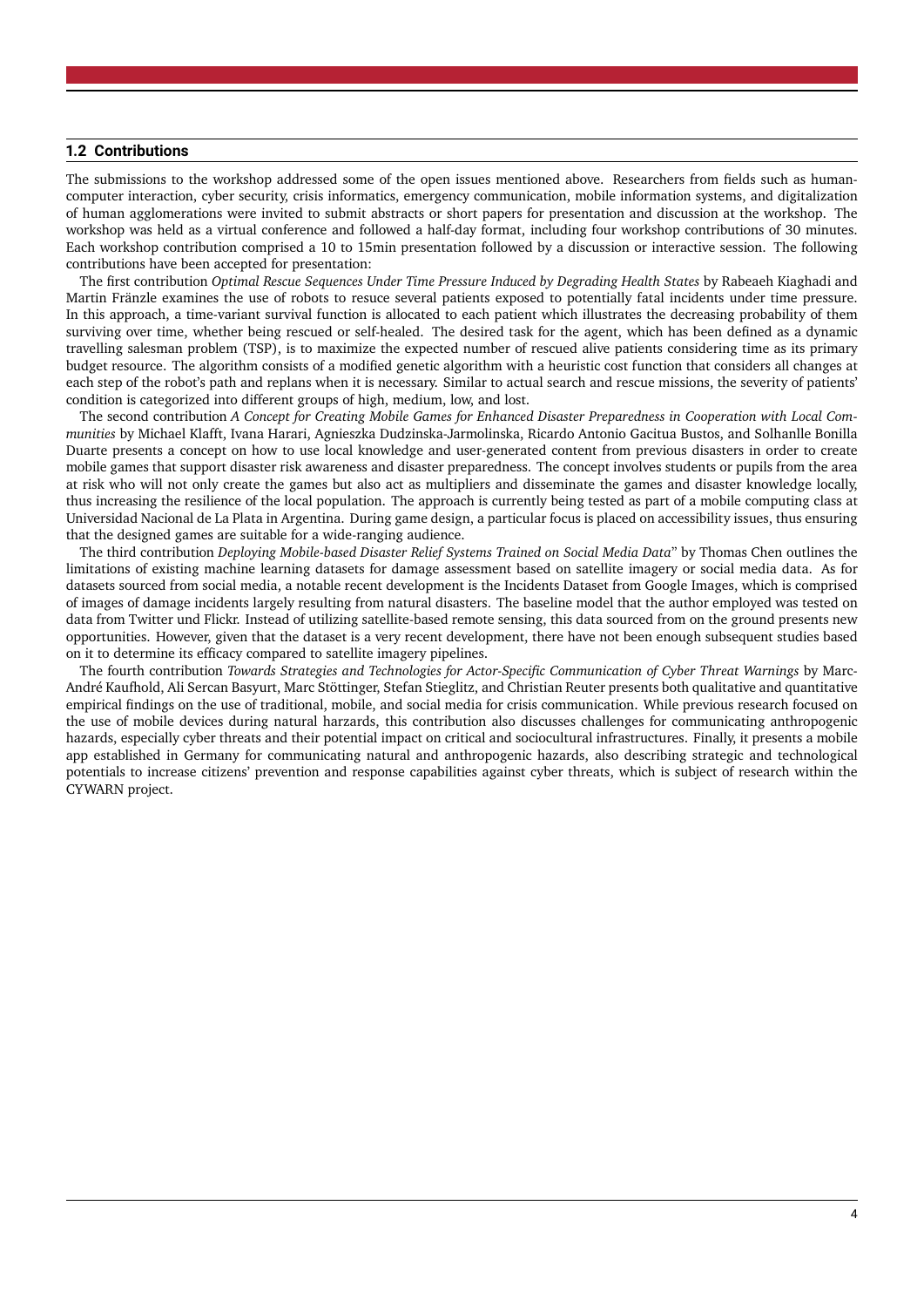#### <span id="page-4-0"></span>**2 Optimal Rescue Sequences Under Time Pressure Induced by Degrading Health States**

Rabeaeh Kiaghadi, Carl von Ossietzky Universität Oldenburg, Oldenburg, Germany [rabeaeh.kiaghadi@uni-oldenburg.de](mailto:rabeaeh.kiaghadi@uni-oldenburg.de)

Martin Fränzle, Carl von Ossietzky Universität Oldenburg, Oldenburg, Germany [martin.fraenzle@informatik.uni-oldenburg.de](mailto:martin.fraenzle@informatik.uni-oldenburg.de)

**Keywords:** Search and Rescue Operation, Probabilistic Optimization, Time-Critical Decision Making

## **Extended Abstract**

The world we live in faces hazardous incidents every day. In most of cases, rescue operations come across difficulties because the environment is unknown. There are tons of financial and life losses in each incident and in unexpected scenarios such as search and rescue, decision making plays the key rule [\[1\]](#page-4-1). The faster we could decide what to do, the lesser the losses would become. That is why time is one of the most important parameters in decision making and time management would be the priority of any decision making procedure for such incidents [\[2\]](#page-4-2). Otherwise, the consequences will be irrecoverable. However, there are scenarios in which no human can perform efficiently. Although human physical abilities may be limited, his intelligence is not. Thus, the need of having a secure alternative solution for such circumstances has become of crucial importance. This is where robots set foot in.

The problem we addressed in our work is to follow a time-cost trade-off considering the uncertainties and probabilities we come across under actual emergency dynamic circumstances. A robot is walking in an unknown area to rescue several patients that have been exposed to possible fatal incidents [\[3\]](#page-5-0). A time-variant survival function is allocated to each patient that illustrates the decreasing probability over time of them surviving, whether being rescued or self-healed. The desired task for our agent, which has been defined as a dynamic travelling salesman (TSP) problem [\[4\]](#page-5-1), is to maximize the expected number of rescued alive patients considering time as its primary budget resource.

Travelling salesman (TSP) is considered a combinatorial NP-hard problem, for which there has been several solutions proposed in the available literature. In order to find an optimized path for TSP, heuristic and metaheuristic algorithms have been carried out. Hereby, we utilize a genetic algorithm as a baseline approach to which we adapt this probabilistic dynamic decision making problem of search and rescue. Although the genetic algorithm becomes computationally expensive when the number of parameters increases, it is still one of the best algorithms in finding an optimal solution by using various combinations of genetic operators [\[5\]](#page-5-2).

Our algorithm consists of a modified genetic algorithm with heuristic cost function updating the current plan based on changes in accumulative likelihood of other patients staying alive. Since the state of patients' health condition varies over time, it is the robot who should take the best approach in order to rescue as many patients as possible [\[6\]](#page-5-3), [\[7\]](#page-5-4). For this to be done, our algorithm considers all changes at each step of the robot's path and thw robot replans it if necessary. Similar to actual search and rescue missions, the severity of patients' condition is categorized into different groups of high, medium, low, and lost. As a result, our TSP problem has been broken down into four interconnected problems based on these priority levels.

Taking the mentioned approach into account, the results illustrate that the proposed algorithm follows our mindset as if a human was to decide under the simulated circumstances instead of the robot. The proposed algorithm will be economic with regard to a maximized number of patients rescued in an optimized amount of time. Presuming confronting an unexpected variation in data, namely a new patient is found on the robot's mission path, patients' health condition changes, or a patient loses life prior to being rescued, this algorithm is feasible enough to be adapted.

With the advent of embedded technology pursuing, among others, substantial autonomous decision-making, Human-Computer-Interaction is becoming an inevitable part of many applications, permitting and securing human influence and intervention. Currently, our strategy embedded into the decision-making is exclusively utilitarian, based on a defined scheme of assigning equal values to the lives of patients without any differentiation based on, e.g., altruistic indiviuals' will to sacrifice themselves for others or societally agreed preferences based on, e.g., age or gender. Consequently, the HCI is restricted to the interaction of patients with robotic agents. However, in an actual incident where robots are not the only agents performing search and rescue operations, ethical aspects and personal attitudes come into play. It might become a matter of concern whether the optimal sequence of a rescue mission provided by a robot's calculation would be reliable/acceptable for human agents to follow regarding their moral beliefs. If ethical aspects and personal attitudes should be taken into consideration, the design of HM interfaces permitting to express and respect these will be an interesting future topic to study.

#### **References**

- <span id="page-4-1"></span>[1] V. Unhelkar and J. Shah, "Contact: Deciding to communicate during time-critical collaborative tasks in unknown, deterministic domains," *Proceedings of the AAAI Conference on Artificial Intelligence*, vol. 30, no. 1, pp. 2544–2550, Mar. 2016. [Online]. Available: <https://ojs.aaai.org/index.php/AAAI/article/view/10123>.
- <span id="page-4-2"></span>[2] S. S. Ali, A. Hammad, and A. S. T. Eldien, "Fastslam 2.0 tracking and mapping as a cloud robotics service," *Computers & Electrical Engineering*, vol. 69, pp. 412–421, 2018, issn: 0045-7906. doi: [10.1016/j.compeleceng.2017.11.012](https://doi.org/10.1016/j.compeleceng.2017.11.012).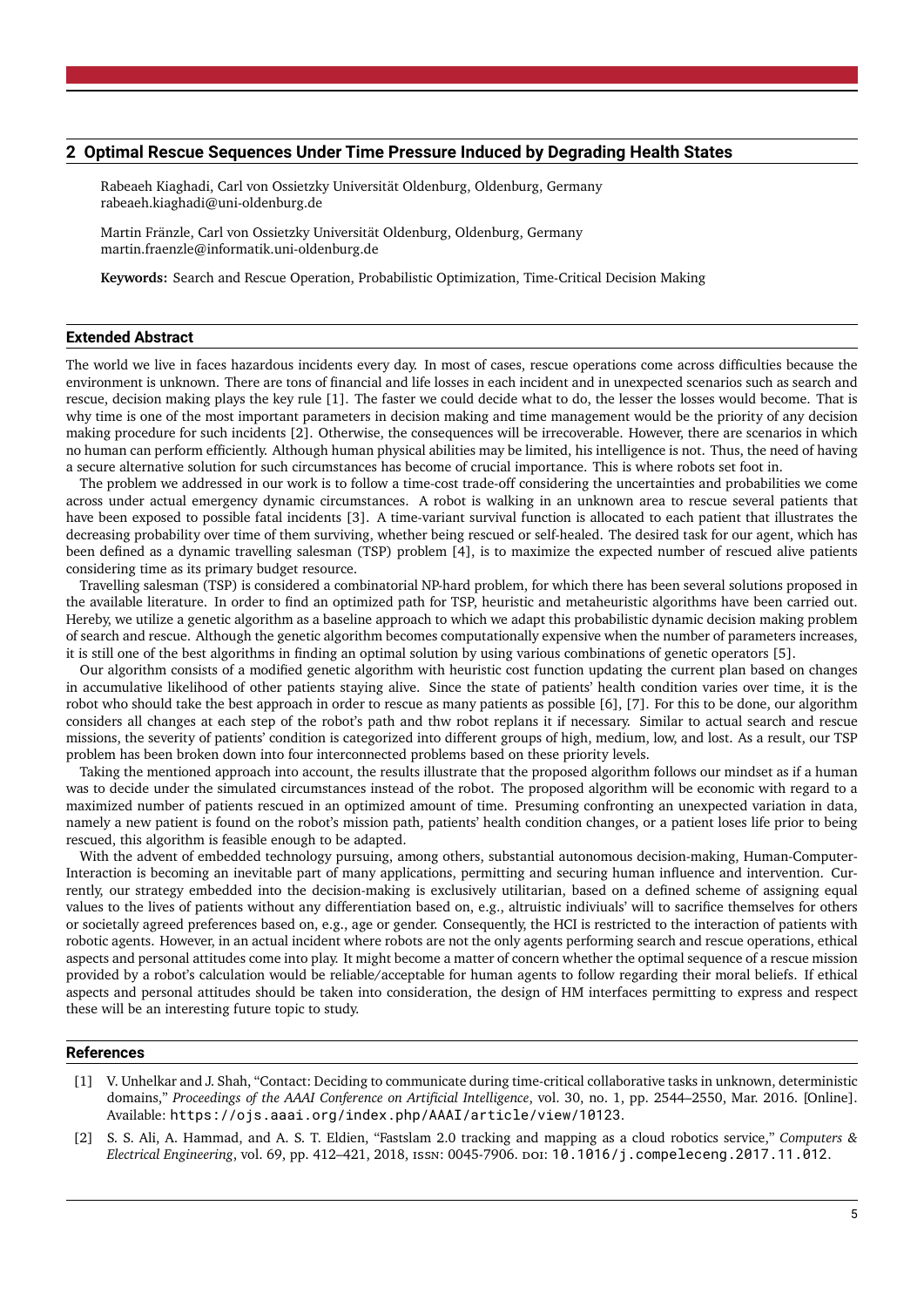- <span id="page-5-0"></span>[3] J. Delmerico, S. Mintchev, A. Giusti, *et al.*, "The current state and future outlook of rescue robotics," *Journal of Field Robotics*, vol. 36, no. 7, pp. 1171-1191, 2019. poi: [10.1002/rob.21887](https://doi.org/10.1002/rob.21887).
- <span id="page-5-1"></span>[4] P. Larrañaga, C. Kuijpers, R. Murga, I. Inza, and S. Dizdarevic, "Genetic algorithms for the travelling salesman problem: A review of representations and operators," *Artificial Intelligence Review*, vol. 13, no. 2, pp. 129–170, Apr. 1999, issn: 1573-7462. doi: [10.1023/A:1006529012972](https://doi.org/10.1023/A:1006529012972).
- <span id="page-5-2"></span>[5] S. S. Juneja, P. Saraswat, K. Singh, J. Sharma, R. Majumdar, and S. Chowdhary, "Travelling salesman problem optimization using genetic algorithm," in *2019 Amity International Conference on Artificial Intelligence (AICAI)*, Dubai, United Arab Emirates: IEEE, 2019, pp. 264–268. doi: [10.1109/AICAI.2019.8701246](https://doi.org/10.1109/AICAI.2019.8701246).
- <span id="page-5-3"></span>[6] B. Nazario-Casey, H. Newsteder, and O. P. Kreidl, "Algorithmic decision making for robot navigation in unknown environments," in *SoutheastCon 2017*, Charlotte, NC, USA: IEEE, 2017, pp. 1-2. poi: [10.1109/SECON.2017.7925315](https://doi.org/10.1109/SECON.2017.7925315).
- <span id="page-5-4"></span>[7] H. Balta, J. Bedkowski, S. Govindaraj, *et al.*, "Integrated data management for a fleet of search-and-rescue robots," *Journal of Field Robotics*, vol. 34, no. 3, pp. 539-582, 2017. DOI: [10.1002/rob.21651](https://doi.org/10.1002/rob.21651).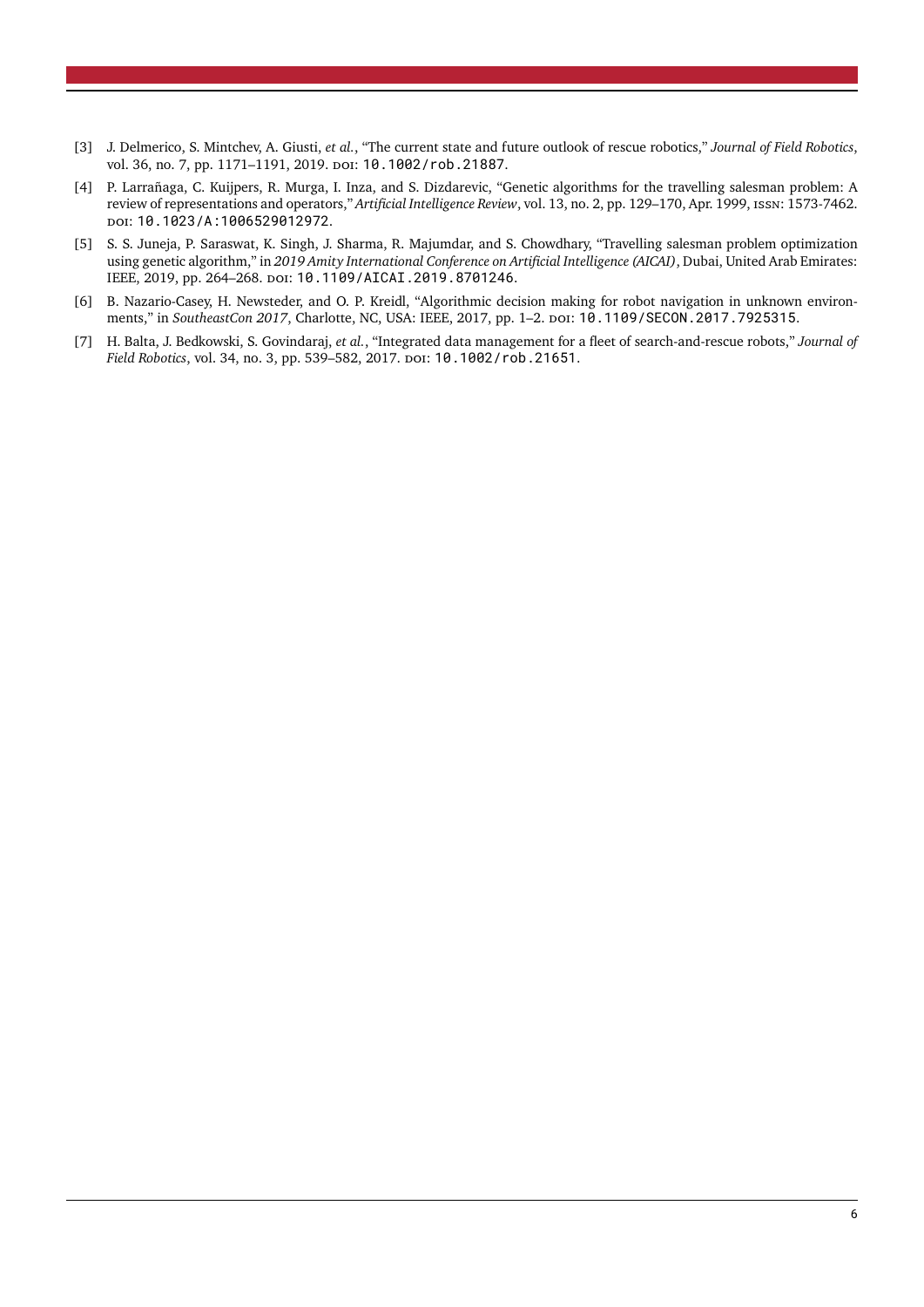# <span id="page-6-0"></span>**3 A Concept for Creating Mobile Games for Enhanced Disaster Preparedness in Cooperation with Local Communities**

Michael Klafft, Jade University of Applied Sciences and Fraunhofer FOKUS, Wilhelmshaven, Germany [Michael.Klafft@jade-hs.de](mailto:Michael.Klafft@jade-hs.de)

Ivana Harari, Universidad Nacional de La Plata, La Plata, Argentina [iharari@info.unlp.edu.ar](mailto:iharari@info.unlp.edu.ar)

Agnieszka Dudzinska-Jarmolinska, Warsaw University, Warsaw, Poland [a.dudzinska-ja@uw.edu.pl](mailto:a.dudzinska-ja@uw.edu.pl)

Ricardo Antonio Gacitua Bustos, Universidad de La Frontera, Temuco, Chile [ricardo.gacitua@ufrontera.cl](mailto:ricardo.gacitua@ufrontera.cl)

Solhanlle Bonilla Duarte, Instituto Tecnológico de Santo Domingo (INTEC), Santo Domingo, Dominican Republic [solhanlle.bonilla@intec.edu.do](mailto:solhanlle.bonilla@intec.edu.do)

**Keywords:** Mobile Games for Disaster Preparedness, Disaster Resilience, Disaster Education

# <span id="page-6-1"></span>**3.1 Introduction**

Enhancing disaster preparedness and resilience is a key objective of disaster management agencies and authorities. In order to achieve this goal, authorities often use top-down communication approaches – usually based upon disaster management practitioners' analysis and scientific evidence – to inform the public about potential hazards and recommended disaster preparation and mitigation measures. This approach is based upon the information deficit model (IDM) of risk communication, which stipulates that a lack of disaster preparedness is primarily caused by information deficits, i.e., by lack of knowledge about relevant risks, and recommended protective action. However, based on a literature survey about the IDM, Abunyewah et al. [\[1\]](#page-9-1) conclude that the information deficit approach has not been very effective because it "situates the public in a passive, disentangled role". They therefore propose an amended model that includes community participation as an additional success factor and show that such participation can significantly increase the citizens' intention to prepare for disasters. Unfortunately, participation with the public – albeit being widely acknowledged as necessary – is a "currently unrealized means of governing socio-environmental challenges" [\[2\]](#page-9-2) such as disasters, as Cook and de Lourdes Melo Zurita state. Appleby-Arnold et al. [\[3\]](#page-9-3) argue that authorities should involve citizens to develop "cultures of disaster preparedness, which are informed by citizens' values and experiences rather than imposed from above". Following such an approach "will help community members learn from each other about local hazards and disaster risks, and so strengthen community spirit for improved community responses in the event of a disaster" [\[3\]](#page-9-3). In order to foster such community involvement, different types of activities involving disaster survivors have recently been developed and tested in cooperation with schools, universities, and volunteer organisations [\[4\]](#page-9-4). One such example are disaster days with public discussions about disaster risks and disaster preparedness, another are courses at schools and universities which use testimonies of disaster survivors and photographic materials provided by eyewitnesses to create open educational resources about historic disasters from citizens for the citizens. Another promising approach to better involve citizens in risk communication are digital serious games [\[5\]](#page-9-5), i.e., computer or mobile games which focus on disaster learning while actively enganging the player and enhancing the impact of learning through an appeal to emotional factors. In this paper, we will propose an approach how to combine community participation and the development of mobile serious games from citizens for citizens in order to enhance disaster preparedness and resilience. In the next section, we will provide an overview of previous research on digital serious games for risk communication. Thereafter, the concept of the proposed approach is presented, and we conclude with an outlook on future research.

## <span id="page-6-2"></span>**3.2 Digital Serious Games for Disaster Preparedness and Resilience**

Serious games have been widely used to enhance disaster risk management. In their 2018 study, Solinska-Nowak et al. [\[6\]](#page-9-6) identified and analyzed 45 such games, which included a mix of single-hazard and multi-hazard approaches. The most frequently addressed disaster risk was flooding (27 out of 45 games), followed by earthquakes (10 games), droughts (7), and storms (7). The majority of games focused on the early phases of the disaster management cycle, with 39 games emphasizing disaster preparedness and 25 games addressing disaster prevention and mitigation, whereas only 22 games included aspects of disaster response and just 7 games also included the recovery phase. However, these findings did not only include digital but also some analog serious games, and the statistical findings do not differentiate between the two types of serious games. Gampell et al. [\[7\]](#page-9-7) specifically analyze disaster-related videogames, and they also find a focus on the early phases of the disaster management cycle, with 12 out of 15 games addressing preparedness, 8 out of 15 addressing mitigation, and 10 out of 15 addressing disaster prevention. Although the impact of disaster-related digital serious games still needs to be analyzed more systematically and comprehensively [\[8\]](#page-9-8), available research findings show the benefits of game-based learning for disaster preparedness. For three digital games on landslide disasters,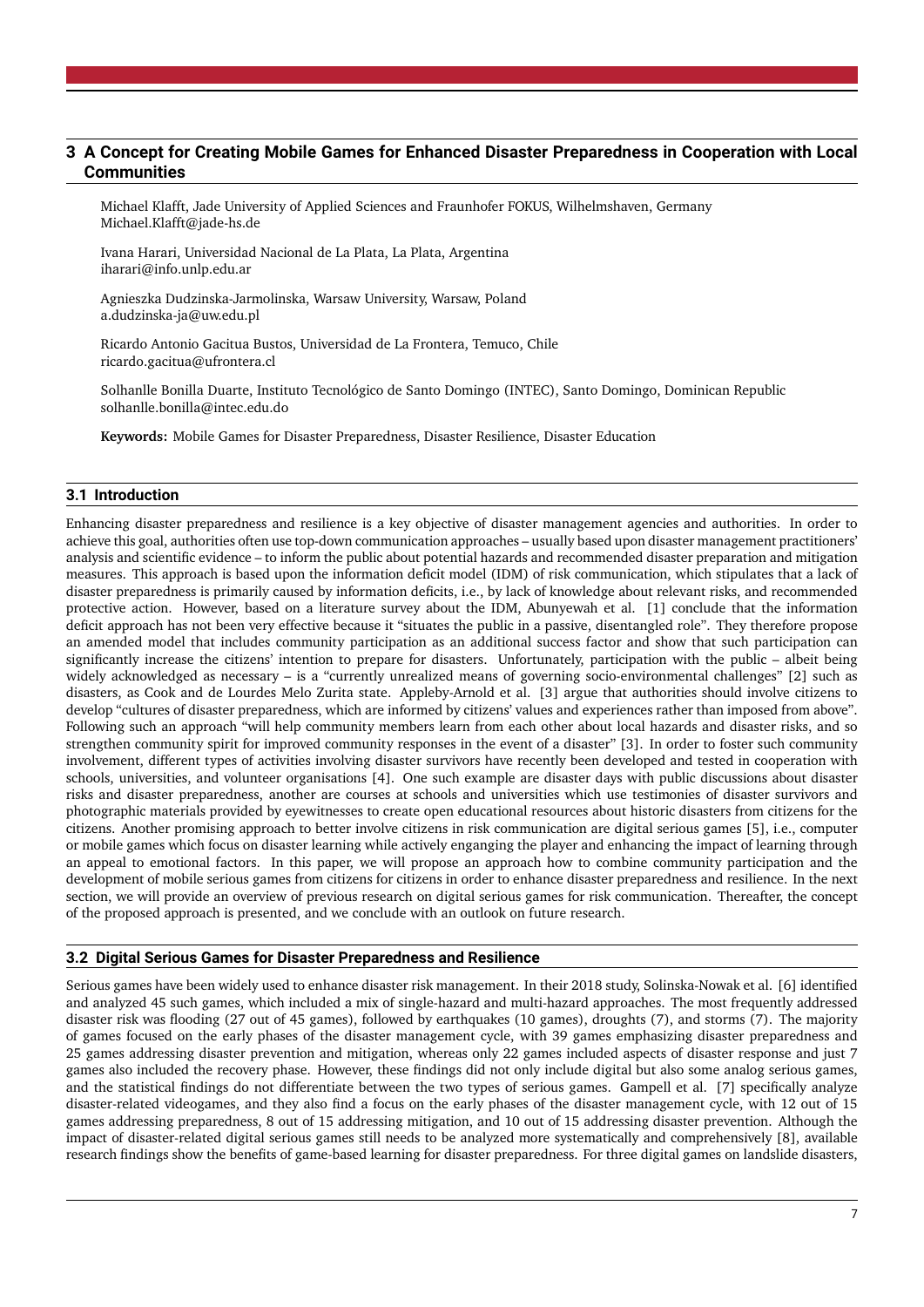for example, Chun-Hsiung et al. [\[5\]](#page-9-5) found that computer games significantly enhanced the players' willingness to learn, learned content, and learning attitude. Learners found the learning environment more attractive than in traditional approaches and games stimulated the "learners to complete required learning tasks".

A number of mobile disaster games has also been developed. [\[9\]](#page-9-9), for example, present a mobile game for earthquake and tsunami disaster education and demonstrate that the learning impact was positively evaluated by users. Mobile games provide several advantages compared to desktop-based games. They can be played (almost) everywhere anytime including at the locations at risk, they can be played on an everyday device most people have access to, and the use of extended or augmented reality functionalities allows for an in-situ experience of disaster risks at the locations / zones at risk. George and Oliva [\[10\]](#page-9-10) outline potential benefits of including immersive / extended-reality technologies in digital disaster-learning games for schools. However, while doing so, they emphasize the importance of including teachers, pupils, community leaders, and volunteers in the game creation process, thus once again advocating for strong community participation, including in game design.

While previous research underlines the potential of digital games for disaster prevention learning in general and of mobile games in particular, there is, to our knowledge, no systematic approach so far on how to involve the community in the creation of such games. We therefore propose a concept on how such a co-creation approach could look like and report how it is currently being implemented and tested at a university in Argentina. In doing so, we place a focus on the issue of mobile human computer interaction and argue for including accessibility aspects in the game design and creation process in order to make the created products usable for as many people as possible.

#### <span id="page-7-0"></span>**3.3 Creating Mobile Games for Disaster Preparedness with Local Communities**

The proposed approach strives to include the local community in three phases of the development process: game design, content creation, and implementation. In order to be able to conduct all three phases with the community, it is necessary that some participants either have or are currently learning programming skills, e.g., as part of a university course, or an advanced course in informatics at high school. Please note, however, that game design and content creation can also be conducted independently of the implementation. Basis of all activities is an introduction to local disaster risks and into fundamentals of risk communication (approx. 2 hours). We also propose to provide a link to a website with easy-to-implement protective measures (e.g. nature-based solutions to mitigate the impact of heat waves or floods) and access to a platform that provides disaster-related information created by citizens, such as survivor interviews or multimedia materials from private archives. A prototype of such a platform is currently being implemented as part of the CITADINE research project [\[11\]](#page-9-11). This platform enables participants to familiarize themselves with disaster impacts and the consequences of historic disasters (from the own region or from similar disasters in other regions of the world). If possible, we also propose to invite at least one disaster survivor to discuss his or her experiences with the group of citizens working on the mobile application. Finally, we propose to include an introduction to mobile design principles and accessibility on mobile devices if participants are not yet familiar with these concepts. The design and development process then proceeds as follows:

- Game design: After the introductory phase, we propose to conduct creativity workshops (e.g., a design thinking workshop) to develop initial ideas of mobile disaster games. Initial ideas are then detailed with storyboards. At this stage, we propose a discussion and review of the proposals with regard to suitability, feasibility, and required implementation effort (in particular if students or volunteers will do the latter). Revised concepts can then be detailed and concretised using wireframing and mock-up tools. At this stage, accessibility issues need to be discussed, and all solutions should offer at least one theme of the user interface that does meet accessibility requirements for visually impaired people. The user interface should also be suitable for use with screen readers to support use by blind people to the greatest possible extent.
- Content creation: Content needed for the implementation of the game can either be provided via the aforementioned platform with open educational resources or, if suitable content is missing, it can be created in cooperation with local disaster survivors and eyewitnesses. Our experiences so far indicate that most survivors of natural disasters do communicate quite frankly about their experiences and are willing to share their knowledge as well as –if available - also often photographic material of the disaster that they experienced. In order to facilitate this information collection process, community participants have access to suitable interview guidelines and a structured schema for the classification of content. Provided that informed consent is given by the survivors, tagged interview segments and multimedia materials can then be uploaded to the open educational platform in order to further enrich available materials for the ongoing as well as future projects.
- Implementation: It is desirable that the implementation will also be conducted by (some) of the participants involved in the project, i.e., "by the community for the community". The concept behind this approach is to encourage members of the local community to advertise their own disaster game among family, friends, and peers, thus enhancing its impact. However, as our concept foresees an implementation as part of university or school projects, the somewhat limited programming skills of the developers need to be taken into account. In addition to possibly limited skills, lack of access to dedicated game development platforms and engines may also limit the feasibility of solutions. Nevertheless, experience from previous mobile programming courses shows that students are usually able to successfully implement solutions such as quizzes, memory games, or games where selection decisions have to be taken (e.g. with regard to evacuations). One question related to mobile human computer interaction will be to what extent programmers with limited experience will also be able to meet accessibility criteria.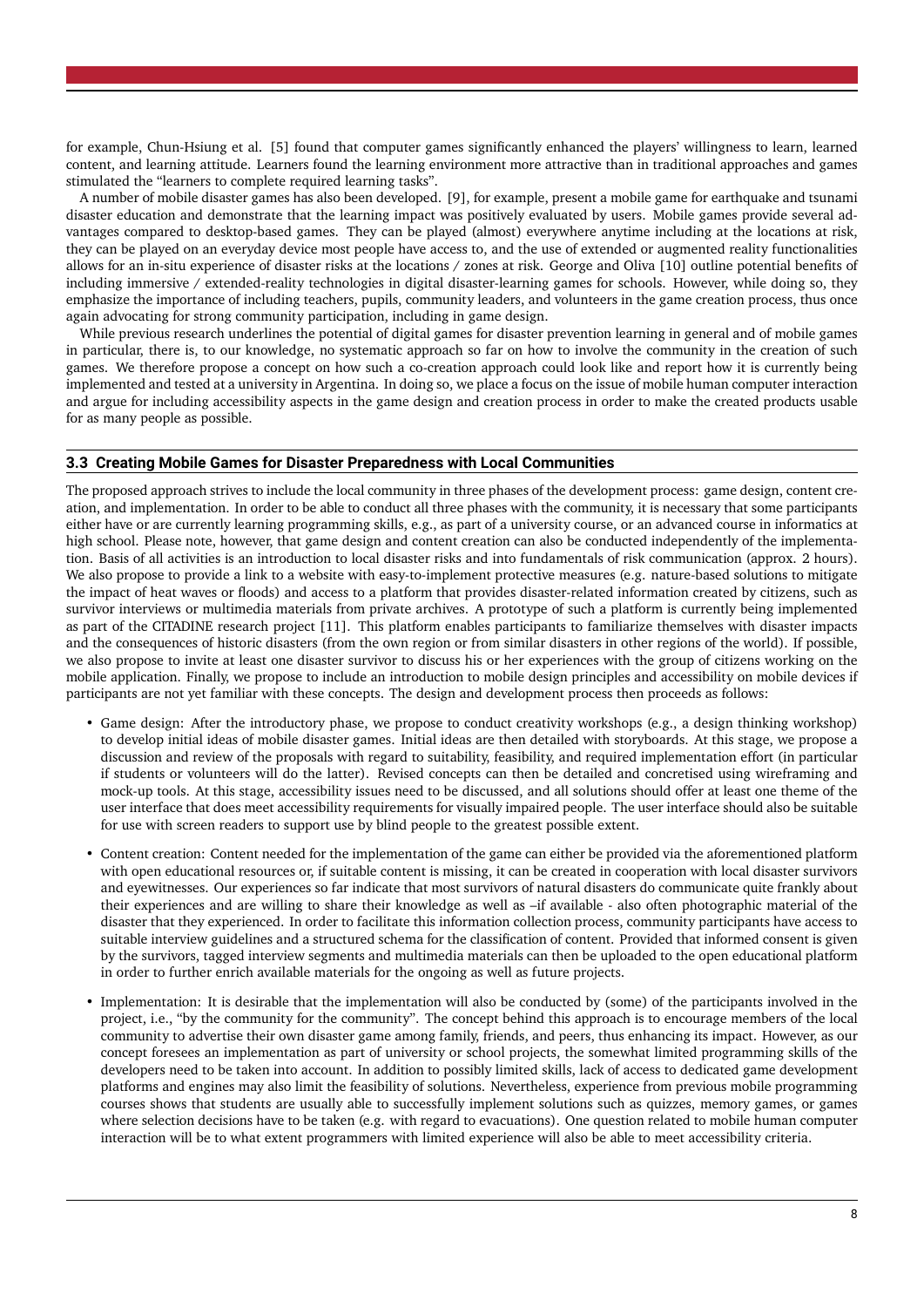## <span id="page-8-0"></span>**3.4 Preliminary Results**

At the time of submitting this article, the proposed approach is being tested with approximately 15 informatics students of Universidad Nacional de La Plata in Argentina. All students were participants of the User Experience Design UED course, a subject which belongs to the last year of the undergraduate degree in Computer Science. In the practical part of the course, the students' task consisted of developing an educational serious game about disaster topics or related themes. In addition to the steps identified in section 3, sudents were provided with comprehensive information about the issue of floodings, which are the most serious threat from natural disasters in the region. Some topics about serious game development and related usability best practices were added to the original curriculum in order to provide necessary additional knowledge for the students. Student projects then had to complete different stages of the user centered design process using different usability techniques. User investigation, context analysis, benchmarking of apps for catastrophes, focus groups to evaluate the preliminary designs, usability best practices research and accessibility compliance, prototyping, heuristic evaluation, and usability testing were some of the engineering methods the students had to apply. Initial results look promising but are still at the implementation stage, thus the effectiveness of the approach cannot be fully evaluated yet.

Initial results show that the students interpreted the topic of "mobile games" broadly. While most students chose to implement accessible responsive web apps (e.g., quizzes or a tool to create digital photoalbums about disasters enriched with multimedia materials), one group also decided to develop a haptic IoT solution: an interactive real emergency backpack which reacts to the items that users try to put into it while preparing for an emergency. The backpack shall provide positive haptic, auditive, or visual feedback if the selected item is suitable for, e.g., an evacuation, and negative feedback if it is not. Regarding the development of accessible responsive web apps, we present an example by Daniel Cesanelli and Francisco Ale [\[12\]](#page-10-0) who are in the process of implementing a puzzle that supports learning about nature-based solutions for flood preparedness using materials from the CITADINE platform. The gameplay is as follows. Initially, the user is presented briefly with a photo of a nature-based solution, as can be seen in Fig. [1.](#page-8-1) Pieces of that image are then mixed and have to be reconstructed in the correct way by the user (Fig. [2\)](#page-8-2).





Figure 1: Presentation of the initial picture Figure 2: The puzzle

<span id="page-8-2"></span>

<span id="page-8-1"></span>When the user puts all the pieces in order, an embedded educational video is shown to explain how to make use of the presented solution at home and how the proposed measure can enhance disaster resilience. An example of such a video can be seen in Fig. [3.](#page-8-3) The user can adapt the game according to his requirements. The app allows some accessibility configurations like contrast, difficulty level, or the possibility to set up the use of numbers to identify each picture to reduce complexity during the game interaction (Fig. [4\)](#page-8-4). At the time of submitting the final version of this paper, the students were beginning with usability and accessibility testing of their prototypes. Students will have to check that the apps comply at least with the A and AA levels of the WCAG 2.0 guidelines. Also, they will have to test the games with different profiles of users with regard to different ages, disabilities, and experience.



<span id="page-8-3"></span>Figure 3: Educational video on vertical gardens



<span id="page-8-4"></span>Figure 4: Accessibility settings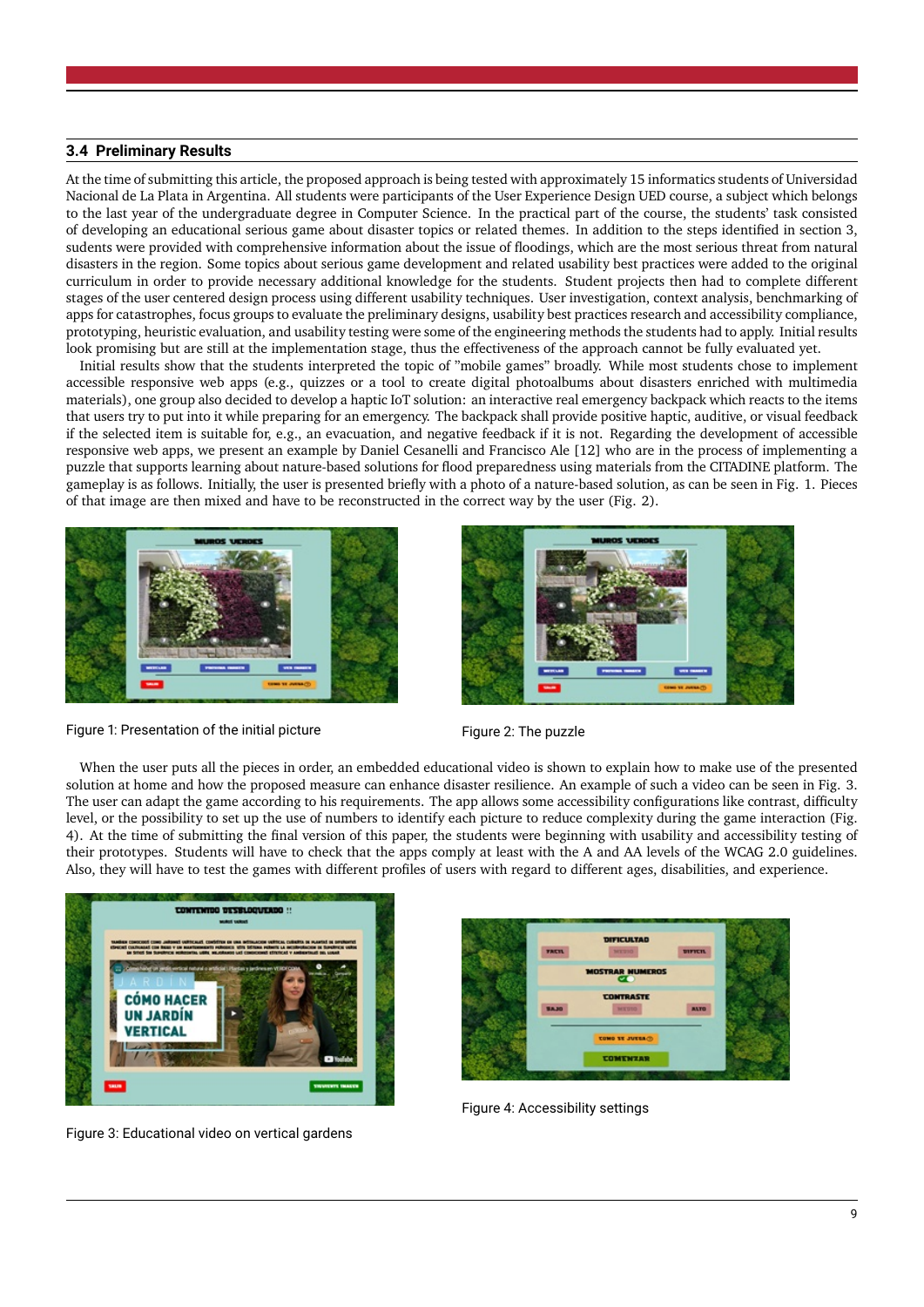#### <span id="page-9-0"></span>**3.5 Conclusion and Outlook**

In this paper, we showed that it is in principle possible to develop mobile serious games to increase disaster resilience as part of university courses. Successfully implemented formats included quizzes and puzzles (with puzzles being more suitable for devices with larger screens such as tablets). IoT based game solutions such as the interactive emergency backpack are also feasible for students with good programming skills. Once the development, evaluation, and optimization of the student projects has been completed, the next step will be the practical evaluation of these mobile games developed by the local students for the community. This will include the following dimensions: attractiveness of the games for the players, dissemination and uptake, and – most importantly and highly influenced by the two factors before – the contribution of the games to enhanced disaster preparedness and resilience, i.e., what players were able to learn during their play. We also plan to test the concept a second time during the winter term 2021/2022 with students in Germany. Goal of this second test will be to see if and how the proposed concept works in a different regional and cultural setting. A second dimension of future work is to make more content on regional disasters available as open educational resources. One approach here could be to analyze if it is possible to get access to photographic materials on disasters collected by automated reporting tools for disaster professionals, which have been proposed by [\[13\]](#page-10-1). However, one key challenge that would have to be addressed here is how to make sure that only suitable materials will be provided, i.e., material that is ethically acceptable (e.g., not showing dead bodies), and which does not violate any other personality rights or copyrights.

**Acknowledgments.** This work is funded by the German Federal Ministry of Education and Research (BMBF), the Chilean National Commission for Scientific Investigation and Technology (CONICYT), the Dominican Ministry of Higher Education, Science and Technology (MESCyT), and the Polish National Centre for Research and Development through their respective CITADINE project grants as part of the ERANet-LAC program. We would like to thank all participating students and citizens for their support, and we thank UNLP for their participation without funding.

#### **References**

- <span id="page-9-1"></span>[1] M. Abunyewah, T. Gajendran, K. Maund, and S. A. Okyere, "Strengthening the information deficit model for disaster preparedness: Mediating and moderating effects of community participation," *International Journal of Disaster Risk Reduction*, vol. 46, p. 101 492, 2020, ISSN: 2212-4209. DOI: [10.1016/j.ijdrr.2020.101492](https://doi.org/10.1016/j.ijdrr.2020.101492).
- <span id="page-9-2"></span>[2] B. R. Cook and M. d. L. M. Zurita, "Fulfilling the promise of participation by not resuscitating the deficit model," *Global Environmental Change*, vol. 56, pp. 56–65, 2019, issn: 0959-3780. doi: [10.1016/j.gloenvcha.2019.03.001](https://doi.org/10.1016/j.gloenvcha.2019.03.001).
- <span id="page-9-3"></span>[3] S. Appleby-Arnold, N. Brockdorff, and C. Callus, "Developing a "culture of disaster preparedness": The citizens' view," *International Journal of Disaster Risk Reduction*, vol. 56, p. 102 133, 2021, issn: 2212-4209. doi: [10.1016/j.ijdrr.2021.](https://doi.org/10.1016/j.ijdrr.2021.102133) [102133](https://doi.org/10.1016/j.ijdrr.2021.102133).
- <span id="page-9-4"></span>[4] M. Klafft and M. Fianke, "Risikokommunikation über naturkatastrophen im rahmen von citizen-science-projekten am beispiel von sturmfluten in norddeutschland," *Notfallvorsorge*, vol. 51, no. 4, pp. 34–38, 2020.
- <span id="page-9-5"></span>[5] H. Chun-Hsiung, C. Szu-Ming, and H. Mu-Chiun, "Computer games designed for disaster prevention learning," in *Proceedings of 3rd International Conference on Multimedia Technology (ICMT-13)*, Guangzhou, China: Atlantis Press, 2013, pp. 1156–1163, isbn: 978-90-78677-89-5. doi: [10.2991/icmt-13.2013.142](https://doi.org/10.2991/icmt-13.2013.142).
- <span id="page-9-6"></span>[6] A. Solinska-Nowak, P. Magnuszewski, M. Curl, *et al.*, "An overview of serious games for disaster risk management – prospects and limitations for informing actions to arrest increasing risk," *International Journal of Disaster Risk Reduction*, vol. 31, pp. 1013–1029, 2018, issn: 2212-4209. doi: [10.1016/j.ijdrr.2018.09.001](https://doi.org/10.1016/j.ijdrr.2018.09.001).
- <span id="page-9-7"></span>[7] A. Gampell, J. Gaillard, M. Parsons, and L. D. Loic, "Fostering student participation in disaster risk reduction through disaster video games," The Australian Journal of Emergency Management, vol. 35, no. 2, pp. 43–50, 2020. Do1: [10.3316/informit.](https://doi.org/10.3316/informit.179696393440533) [179696393440533](https://doi.org/10.3316/informit.179696393440533).
- <span id="page-9-8"></span>[8] A. V. Gampell, J. C. Gaillard, and M. Parsons, "On the use of participatory methodologies for video game research: Explor-ing disaster risk reduction in video games," Methodological Innovations, vol. 12, no. 3, pp. 1–15, 2019. poi: [10 . 1177 /](https://doi.org/10.1177/2059799119884277) [2059799119884277](https://doi.org/10.1177/2059799119884277).
- <span id="page-9-9"></span>[9] R. R. Alifia, F. Rahma, U. Hamida, A. P. Koesoema, Y. S.Irawan, and S. Egawa, "Tsunami fighters: Collaborative multilingual mobile game for earthquake and tsunami disaster preparedness education," in *2020 IEEE 8th R10 Humanitarian Technology Conference (R10-HTC)*, Kuching, Malaysia: IEEE, 2020, pp. 1–6. doi: [10.1109/R10-HTC49770.2020.9357038](https://doi.org/10.1109/R10-HTC49770.2020.9357038).
- <span id="page-9-10"></span>[10] M. George and E. Oliva, "Immersive technologies and digital games for school disaster preparedness," Global Disaster Preparedness Center, Washington, Tech. Rep., 2019. [Online]. Available: [https://www.preventionweb.net/publication/](https://www.preventionweb.net/publication/immersive-technologies-digital-games-school-disaster-preparedness) [immersive-technologies-digital-games-school-disaster-preparedness](https://www.preventionweb.net/publication/immersive-technologies-digital-games-school-disaster-preparedness).
- <span id="page-9-11"></span>[11] M. Klafft, A. Dudzińska-Jarmolińska, I. Harari, R. Gacitua Bustos, S. Duarte Bonilla, and T. Morrobel, "A citizen science approach using information systems to provide qualitative information on historic natural disasters to risk communicators and the general public," in *Tagungsband UIS 2018*, U. Freitag, F. Fuchs-Kittowski, F. Hosenfeld, A. Abecker, and A. Reinecke, Eds., ser. CEUR Workshop Proceedings, vol. 2197, Nuremberg, Germany: CEUR Workshop Proceedings, 2018, pp. 197–208. [Online]. Available: <http://ceur-ws.org/Vol-2197/paper15.pdf>.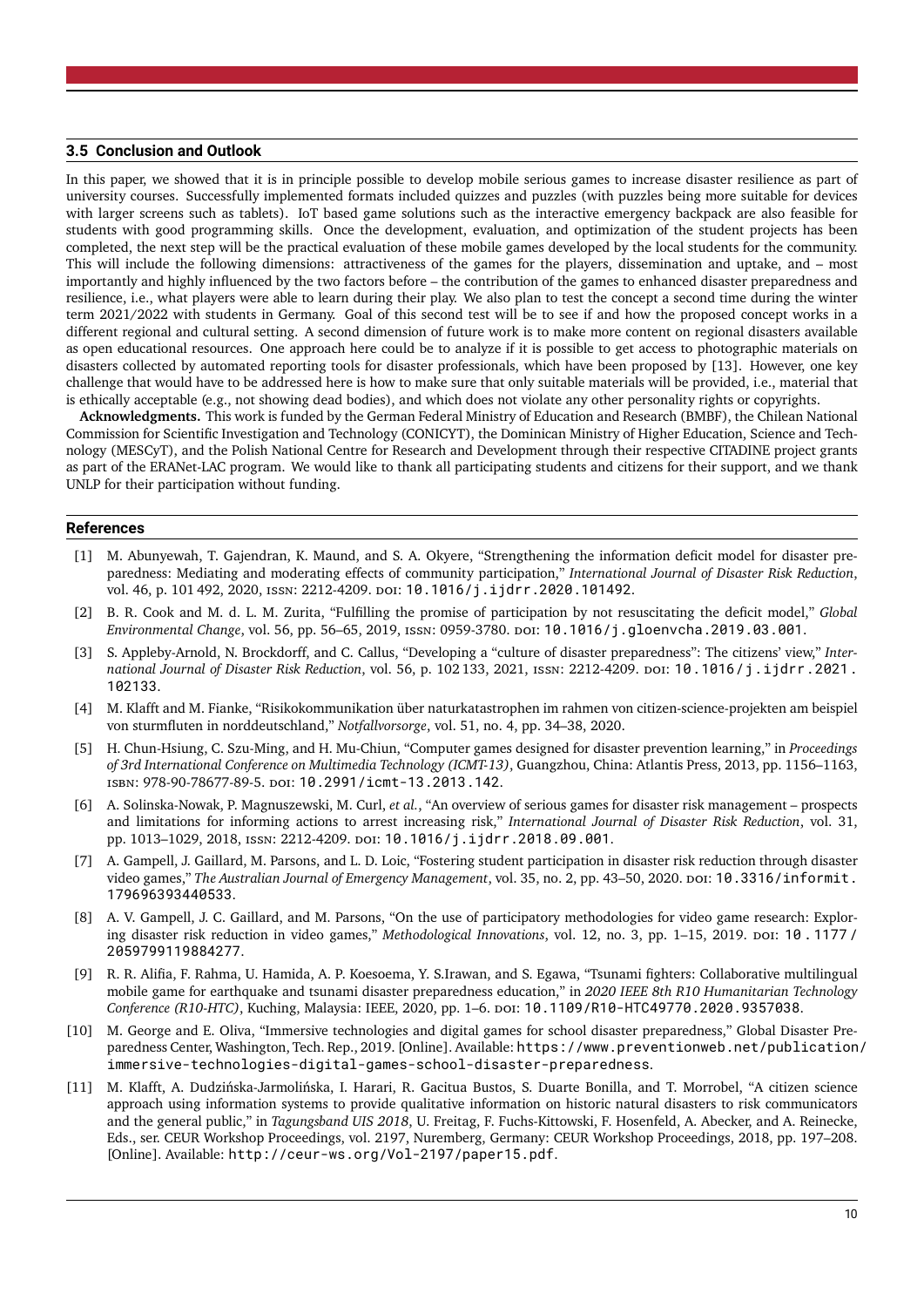- <span id="page-10-0"></span>[12] D. Cesanelli and F. Ale, *Citadine puzzle*, https://deu-2021.vercel.app/, Jul. 2021.
- <span id="page-10-1"></span>[13] M. Stute, M. Maass, T. Schons, M.-A. Kaufhold, C. Reuter, and M. Hollick, "Empirical insights for designing information and communication technology for international disaster response," *International Journal of Disaster Risk Reduction*, vol. 47, p. 101 598, 2020, issn: 2212-4209. doi: [10.1016/j.ijdrr.2020.101598](https://doi.org/10.1016/j.ijdrr.2020.101598).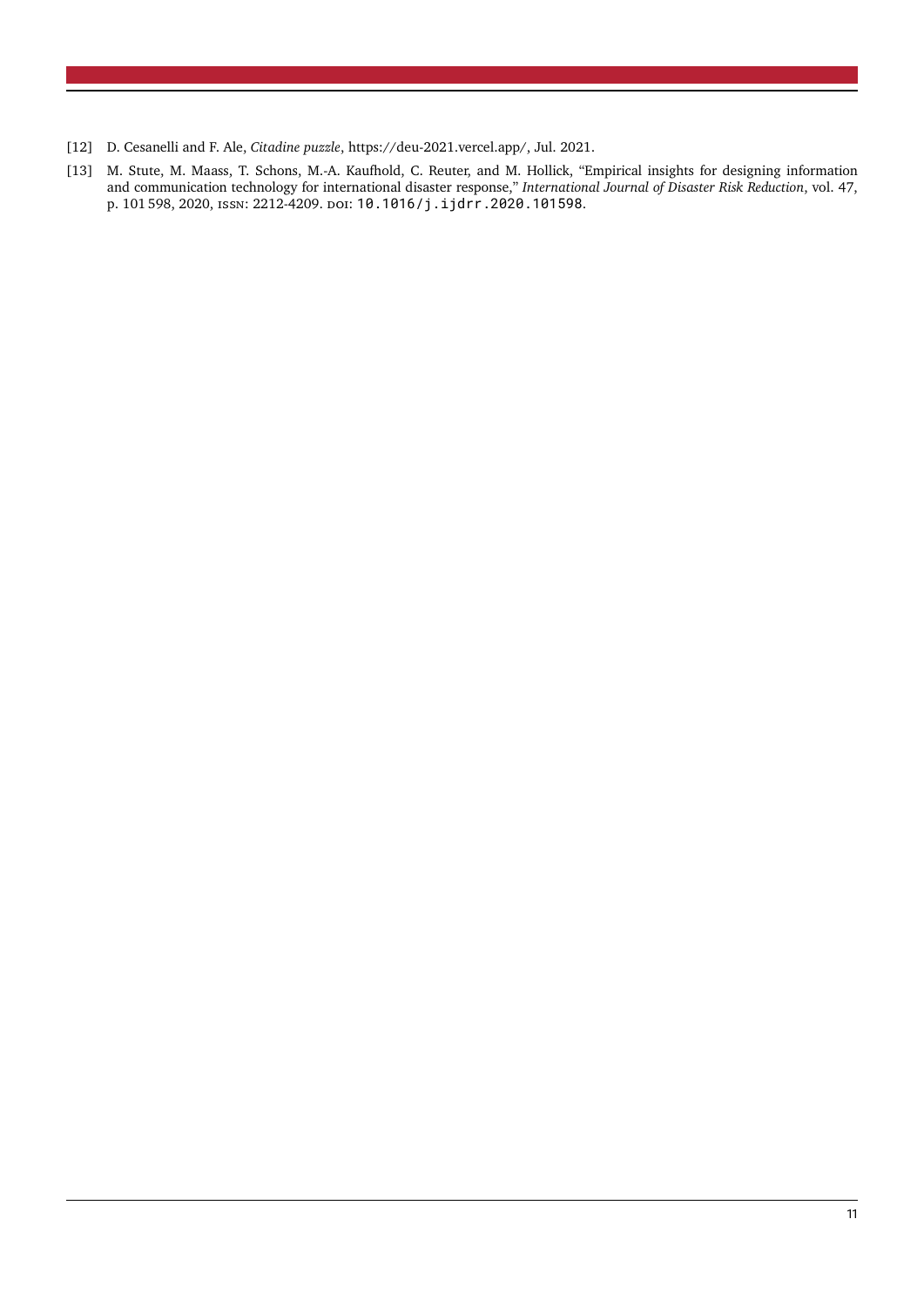## <span id="page-11-0"></span>**4 Deploying Mobile-based Disaster Relief Systems Trained on Social Media Data**

Thomas Y. Chen, Academy for Mathematics, Science, and Engineering, Rockaway, New Jersey [thomasyutaochen@gmail.com](mailto:thomasyutaochen@gmail.com)

**Keywords:** Deep Learning, Computer Vision, Damage Assessment, Social Media Analytics

#### **Extended Abstract**

In the deep learning and computer vision communities, multidisciplinary applications, particularly for humanitarian aid and relief, have become popular research problems to tackle in recent years. In the scope of climate change and the resultant increase in natural disaster frequency and intensity around the world, one of these applications is disaster analysis and relief. Crucially, to complete these tasks, there must be datasets available that provide real-time, accurate training data for the development of convolutional neural networks and other deep learning architectures for the timely allocation of resources. Some data sources that have been utilized in previous works include satellite imagery, drone imagery, and social media posts. Natural disasters are an omnipresent threat to countless communities across the world. In order to aid in the targeted and efficient relief and recovery during and after these devastating events, computational methods for analysis and assessment of the damage incurred on infrastructure are necessary. Disasters cause many lives lost, significant building damage, and economic loss across the board. Particularly, in machine learning and computer vision methods, well-curated datasets are needed.

Previous datasets specifically for building damage assessment have largely sourced imagery from satellites or social media. For instance, the xBD dataset, which is currently considered the most comprehensive satellite imagery dataset for building assessment pre- and post- natural disaster, is sourced from the Maxar/DigitalGlobe Open Data Program. In terms of satellite imagery datasets for detecting and classifying building damage, most of the datasets that preceded xBD only contained images from one region of the world and/or images that only represented damage resultant from one or a small number of types of natural disasters . This particular dataset allows for the use of change detection (bitemporal analysis), given that pre- and post- disaster images are provided for each location. However, there are only two snapshots in time for each location; therefore, there is not a wide range of opportunities to conduct more detailed analyses. While many previous papers have trained models with varying accuracy metrics on the test sets and have also delved into presenting interpretable methodologies, they have all been largely based on this one dataset, which is limited in scope despite being known as the most comprehensive of its kind. As previously mentioned, works conducted on datasets preceding xBD were even less generalizable, given that they only contained data from specific geographical or disaster categories. It is precisely due to the fact that images are taken from only two unspecified temporal locations — at one point before the disaster occurs and at one point after — that deep learning models trained on this data do not yield results as desirable as possible. This is in combination with the poor visual distinction between "major damage" and "minor damage" category labeled ground truths.

As for datasets sourced from social media, a notable recent development is the Incidents Dataset, which is comprised of images of damage incidents (largely resultant from natural disasters) from Google Images; the baseline model that the author employed was tested on data from Twitter and Flickr. Instead of utilizing satellite-based remote sensing, this data sourced from on the ground presents new opportunities. However, given that this is a very recent development, there have not been enough subsequent studies based on this dataset to determine its efficacy, especially compared to satellite imagery pipelines.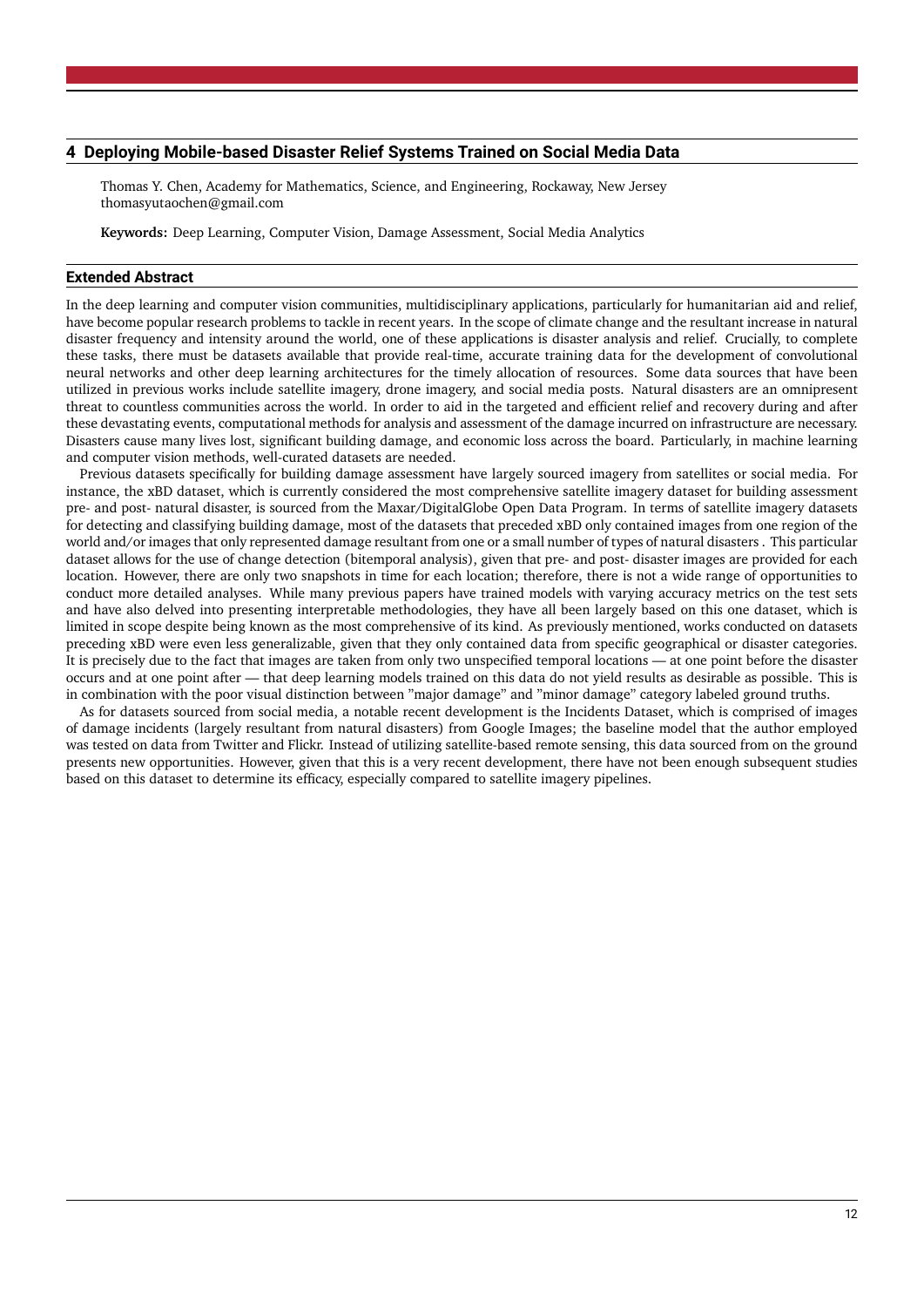## <span id="page-12-0"></span>**5 Towards Strategies and Technologies for Actor-Specific Communication of Cyber Threat Warnings**

Marc-André Kaufhold, Technical University of Darmstadt, Darmstadt, Germany [kaufhold@peasec.tu-darmstadt.de](mailto:kaufhold@peasec.tu-darmstadt.de)

Ali Sercan Basyurt, University of Duisburg-Essen, Duisburg, Germany [ali-sercan.basyurt@uni-due.de](mailto:ali-sercan.basyurt@uni-due.de)

Marc Stöttinger, Hessian Ministry of the Interior and Sports, Wiesbaden, Germany [Marc.Stoettinger@hmdis.hessen.de](mailto:Marc.Stoettinger@hmdis.hessen.de)

Stefan Stieglitz, University of Duisburg-Essen, Duisburg, Germany [stefan.stieglitz@uni-due.de](mailto:stefan.stieglitz@uni-due.de)

Christian Reuter, Technical University of Darmstadt, Darmstadt, Germany [reuter@peasec.tu-darmstadt.de](mailto:reuter@peasec.tu-darmstadt.de)

**Keywords:** Cyber Threat Warnings, Mobile Crisis Apps, Social Media Communication

#### **Extended Abstract**

In a globalized world with a growing number of cyber threat situations, citizens, and states are faced with a multitude of challenges [\[1\]](#page-12-1). This has been brought back to public attention not least by the WannaCry ransomware in 2017, which infected over 230,000 computers in over 150 countries, or the doxing of German politicians, journalists, and celebrities in 2018/19. Such cyber-attacks pose an increasing threat to socio-cultural infrastructures, as they can cause a breakdown of important communication channels, the disclosure of personal data, and the failure of critical infrastructures (CI). Technological developments in the context of digitalization, such as the Internet of Things or smart cities, enable ever greater connectivity in private and professional contexts. Especially media and information infrastructures are threatened by cyber-attacks, as they are increasingly built on IT infrastructures, and the potential danger of cybercrime for citizens, authorities, and companies is increasing [\[2\]](#page-13-0). In consequence, Computer Emergency Response Teams (CERTs) were established in authorities and enterprises as focal points for preventing, receiving, and responding to computer security incidents. On state level, CERTs provide cyber security reports for ministries, consult small- and medium-sized enterprises (SMEs), including critical infrastructure (CI) providers, with regard to security incidents, or provide information on how to better protect against cyber threats for citizens.

In crisis informatics, there are numerous case studies in which the dissemination of content on social media and the warning via crisis apps was examined before, during, and after crisis situations [\[3\]](#page-13-1), [\[4\]](#page-13-2). A large number of these case studies focus on Twitter communication during man-made crises, such as the terrorist attacks in Brussels [\[5\]](#page-13-3), and during natural disasters, such as hurricane Harvey [\[6\]](#page-13-4). Influential actors in crisis communication have already been identified as well as typical content that is observable over the course of crises [\[7\]](#page-13-5). In this context, it has been shown that emotional messages in particular spread faster during crisis situations [\[8\]](#page-13-6). In addition, other factors such as the length of the message, the addition of URLs, images, and videos as well as the number of followers of the authors play an important role in the effective dissemination of crisis-related information [\[9\]](#page-13-7). Furthermore, depending on sociodemographic factors (e.g., age, education, gender, income, or region) citizens use different media, such as crisis apps, radio, social media, television, or websites, to stay informed during crises [\[10\]](#page-13-8), [\[11\]](#page-13-9). However, little attention has been paid to cyber threat communication yet. In particular, there is a lack of research on the effective and targeted dissemination of cyber alerts to specific actors, as most studies to date have focused on how to reach the largest possible user base on social media.

Therefore, this workshop presentation illustrates both qualitative and quantitative empirical findings on the use of traditional, mobile, and social media for crisis communication [\[4\]](#page-13-2), [\[12\]](#page-13-10), [\[13\]](#page-13-11). While previous research focused on the use of mobile devices during natural harzards [\[14\]](#page-13-12), this contribution also discusses challenges for communicating anthropogenic hazards, especially cyber threats and their potential impact on critical and sociocultural infrastructures. For this, it presents the design of a security dashboard for the collection, analysis, and preparation of cyber threat and vulnerability information for citizen communication. Finally, it presents a mobile app established in Germany for communicating natural and anthropogenic hazards, also describing strategic and technological potentials to increase citizens' prevention and response capabilities against cyber threats, which is subject of research within the CYWARN project [\[15\]](#page-13-13).

#### **References**

<span id="page-12-1"></span>[1] J. S. I. Davis, B. Boudreaux, J. W. Welburn, C. Ogletree, G. McGovern, and M. S. Chase, "Stateless Attribution: Toward International Accountability in Cyberspace," 2017. [Online]. Available: [https://www.rand.org/content/dam/rand/pubs/](https://www.rand.org/content/dam/rand/pubs/research_reports/RR2000/RR2081/RAND_RR2081.pdf) [research\\_reports/RR2000/RR2081/RAND\\_RR2081.pdf](https://www.rand.org/content/dam/rand/pubs/research_reports/RR2000/RR2081/RAND_RR2081.pdf).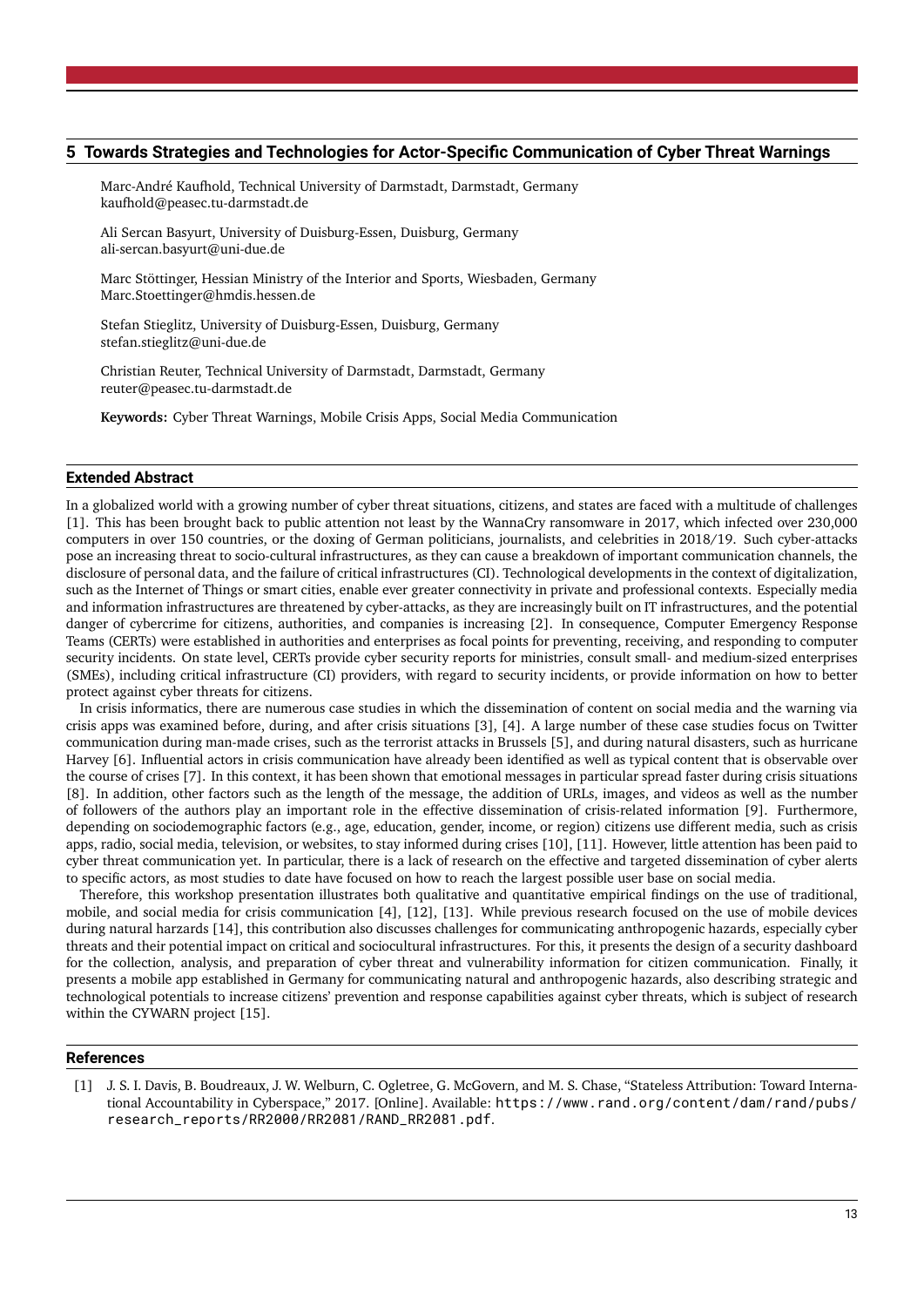- <span id="page-13-0"></span>[2] T. Riebe, M.-A. Kaufhold, and C. Reuter, "The impact of organizational structure and technology use on collaborative practices in computer emergency response teams: An empirical study," *Proc. ACM Hum.-Comput. Interact.*, vol. 5, no. CSCW2, pp. 1–30, 2021. doi: [10.1145/3479865](https://doi.org/10.1145/3479865). [Online]. Available: <https://doi.org/10.1145/3479865>.
- <span id="page-13-1"></span>[3] C. Reuter and M.-A. Kaufhold, "Fifteen years of social media in emergencies: A retrospective review and future directions for crisis informatics," *Journal of Contingencies and Crisis Management*, vol. 26, no. 1, pp. 41–57, 2018. poi: [10.1111/1468-](https://doi.org/10.1111/1468-5973.12196) [5973.12196](https://doi.org/10.1111/1468-5973.12196).
- <span id="page-13-2"></span>[4] M.-A. Kaufhold, J. Haunschild, and C. Reuter, "Warning the Public: A Survey on Attitudes, Expectations and Use of Mobile Crisis Apps in Germany," in *Proceedings of the 28th European Conference on Information Systems (ECIS)*, Marrakech, Morocco: AIS Electronic Library (AISel), 2020, pp. 1–16. [Online]. Available: [https://aisel.aisnet.org/ecis2020\\_rp/84/](https://aisel.aisnet.org/ecis2020_rp/84/).
- <span id="page-13-3"></span>[5] M. Mirbabaie and E. Zapatka, "Sensemaking in Social Media Crisis Communication – A Case Study on the Brussels Bombings in 2016," in *Proceedings of the 25th European Conference on Information Systems (ECIS)*, Guimarães, Portugal: AIS Electronic Library (AISel), 2017, pp. 2169–2186, isbn: 9789892076553. [Online]. Available: [https://aisel.aisnet.org/](https://aisel.aisnet.org/ecis2017_rp/138/) [ecis2017\\_rp/138/](https://aisel.aisnet.org/ecis2017_rp/138/).
- <span id="page-13-4"></span>[6] J. Marx, M. Mirbabaie, and C. Ehnis, "Sense-Giving Strategies of Media Organisations in Social Media Disaster Communication: Findings from Hurricane Harvey," in *ACIS 2018 Proceedings*, Sydney, Australia: AIS Electronic Library (AISel), 2018, pp. 1–12. [Online]. Available: <https://aisel.aisnet.org/acis2018/5/>.
- <span id="page-13-5"></span>[7] A. Weiler, M. Grossniklaus, and M. Scholl, "Situation Monitoring of Urban Areas Using Social Media Data Streams," *Information Systems*, vol. 57, pp. 129–141, 2016. doi: [10.1016/j.is.2015.09.004](https://doi.org/10.1016/j.is.2015.09.004).
- <span id="page-13-6"></span>[8] S. Stieglitz and L. Dang-Xuan, "Emotions and Information Diffusion in Social Media — Sentiment of Microblogs and Shar-ing Behavior," Journal of Management Information Systems, vol. 29, no. 4, pp. 217-248, 2013. poi: [10.2753/MIS0742-](https://doi.org/10.2753/MIS0742-1222290408) [1222290408](https://doi.org/10.2753/MIS0742-1222290408).
- <span id="page-13-7"></span>[9] S. Stieglitz, M. Mirbabaie, L. Schwenner, J. Marx, J. Lehr, and F. Brünker, "Sensemaking and Communication Roles in Social Media Crisis Communication," in *Proceedings der 13. Internationalen Tagung Wirtschaftsinformatik (WI 2017)*, St. Gallen, Switzerland: AIS Electronic Library (AISel), 2017, pp. 1333–1347. [Online]. Available: [https://aisel.aisnet.org/](https://aisel.aisnet.org/wi2017/track14/paper/1/) [wi2017/track14/paper/1/](https://aisel.aisnet.org/wi2017/track14/paper/1/).
- <span id="page-13-8"></span>[10] C. Reuter, T. Ludwig, M.-A. Kaufhold, and J. Hupertz, "Social Media Resilience during Infrastructure Breakdowns using Mobile Ad-Hoc Networks," in *Advances and New Trends in Environmental Informatics - Proceedings of the 30th EnviroInfo Conference*, V. Wohlgemuth, F. Fuchs-Kittowski, and J. Wittmann, Eds., Berlin, Germany: Springer, 2017, pp. 75–88. DOI: [10.1007/978-](https://doi.org/10.1007/978-3-319-44711-7_7) [3-319-44711-7\\_7](https://doi.org/10.1007/978-3-319-44711-7_7).
- <span id="page-13-9"></span>[11] M.-A. Kaufhold, M. Grinko, C. Reuter, *et al.*, "Potentiale von IKT beim Ausfall kritischer Infrastrukturen: Erwartungen, Informationsgewinnung und Mediennutzung der Zivilbevölkerung in Deutschland," in *Wirtschaftsinformatik 2019 Proceedings*, Siegen, Germany: AIS Electronic Library (AISeL), 2019, pp. 1054–1068. [Online]. Available: [https://aisel.aisnet.](https://aisel.aisnet.org/wi2019/track09/papers/4/) [org/wi2019/track09/papers/4/](https://aisel.aisnet.org/wi2019/track09/papers/4/).
- <span id="page-13-10"></span>[12] C. Reuter, M.-A. Kaufhold, S. Schmid, T. Spielhofer, and A. S. Hahne, "The Impact of Risk Cultures: Citizens' Perception of Social Media Use in Emergencies across Europe," *Technological Forecasting and Social Change*, vol. 148, no. 119724, pp. 1–17, 2019. doi: [10.1016/j.techfore.2019.119724](https://doi.org/10.1016/j.techfore.2019.119724).
- <span id="page-13-11"></span>[13] J. Haunschild, M.-A. Kaufhold, and C. Reuter, "Sticking with Landlines? Citizens' and Police Social Media Use and Expectation During Emergencies," in *Proceedings of the 15th International Conference on Wirtschaftsinformatik (WI)*, Potsdam, Germany: AIS Electronic Library (AISel), 2020. por: [10.30844/wi\\_2020\\_o2-haunschild](https://doi.org/10.30844/wi_2020_o2-haunschild).
- <span id="page-13-12"></span>[14] M. L. Tan, R. Prasanna, K. Stock, E. Hudson-Doyle, G. Leonard, and D. Johnston, "Mobile applications in crisis informatics literature: A systematic review," *International Journal of Disaster Risk Reduction (IJDRR)*, vol. 24, pp. 297–311, 2017, issn: 22124209. poi: [10.1016/j.ijdrr.2017.06.009](https://doi.org/10.1016/j.ijdrr.2017.06.009).
- <span id="page-13-13"></span>[15] M.-A. Kaufhold, J. Fromm, T. Riebe, *et al.*, "Cywarn: Strategy and technology development for cross-platform cyber situational awareness and actor-specific cyber threat communication," in *Mensch und Computer 2021 - Workshopband*, C. Wienrich, P. Wintersberger, and B. Weyers, Eds., Bonn: Gesellschaft für Informatik e.V., 2021. por: [10.18420/muc2021-mci-ws08-](https://doi.org/10.18420/muc2021-mci-ws08-263) [263](https://doi.org/10.18420/muc2021-mci-ws08-263).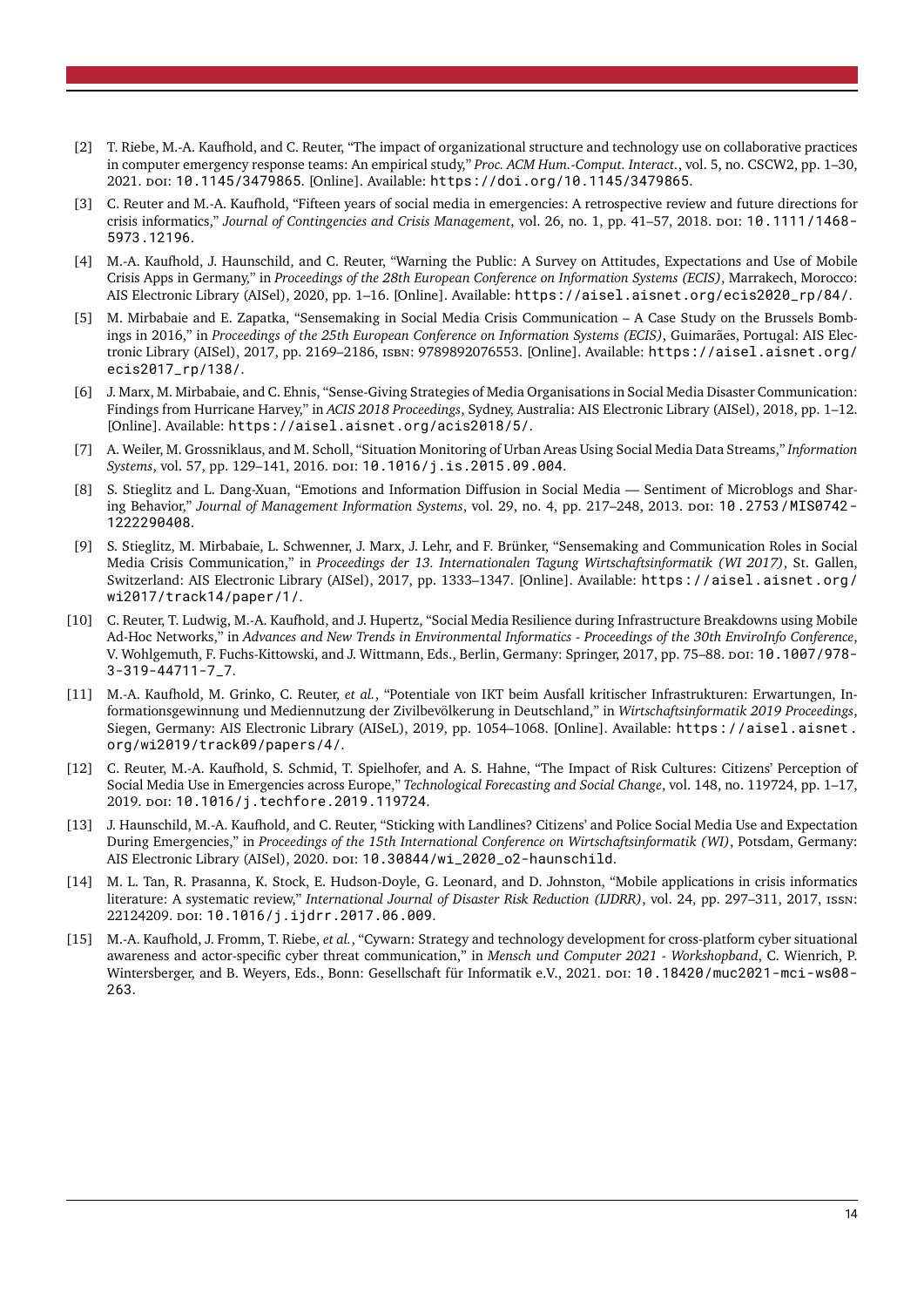#### <span id="page-14-0"></span>**6 Closing Remarks on the Program Comittee**

The interdisciplinary workshop on mobile resilience was organized by the following people:

*Marc-André Kaufhold* is a postdoc at the Chair of Science and Technology for Peace and Security (PEASEC) in the Department of Computer Science at the Technical University of Darmstadt, Germany. He is project manager in CYWARN (2020-2023, BMBF), researcher at the ATHENE mission SecUrban, and associated member of the LOEWE centre emergenCITY. His research focuses on the user-centred design and evaluation of mobile apps and social media in the context of crisis and security research, comprising about 80 scientific articles in the fields of Crisis Informatics, Human-Computer Interaction, and Information Systems.

*Christian Reuter* is Professor at Technical University of Darmstadt, Germany. His chair Science and Technology for Peace and Security (PEASEC) in the Department of Computer Science with secondary appointment in the Department of History and Social Sciences combines computer science with peace and security research. On the intersection of the disciplines (A) Human-Computer Interaction, (B) Cyber Security and Privacy, and (C) Peace and Conflict Studies he and his team specifically address (1) Crisis Informatics and Information Warfare, (2) Usable Safety, Security, and Privacy, and (3) Technical Peace Research.

*Tina Comes* is Full Professor at the faculty of Technology, Policy and Management at Delft University of Technology, the Netherlands and Full Professor in Decision-Making & Digitalisation at the University of Maastricht, the Netherlands. Tina also serves as Scientific Director of the 4TU Center on Resilience Engineering and is a member in the Norwegian Academy of Technological Sciences. Her research focuses on the collaborative and informational aspects of resilient societies. Tina investigates the role of information in urgent and ill-defined problems to design better sensemaking and decision support systems, which are applied in areas such as critical infrastructures, supply chain risk, and humanitarian logistics.

*Milad Mirbabaie* is Assistant Professor for Management Information Systems at Paderborn University, Germany. He has published in reputable journals such as Journal of Information Technology, Internet Research, Information Systems Frontiers, International Journal of Information Management, and International Journal of Human Computer Interaction. His work focuses on the use of digital technologies in the digital society. His application domains are crisis management, digital work, and digital health. In 2017, one of his articles was awarded with the Claudio Ciborra Award at the European Conference on Information Systems for the most innovative research article.

*Stefan Stieglitz* is Professor and head of the research group for Digital Communication and Transformation (digicat) at the University of Duisburg-Essen, Germany. In his research, he investigates how to make use of social media data. Moreover, he analyzes user behaviour and technology adoption of collaborative information systems in organizational contexts. He is director and founder of the Competence Center Connected Organization. His work has been published in reputable journals such as the Journal of Management Information Systems, European Journal of Information Systems, Journal of Information Technology, and Business & Information Systems Engineering.

**Acknowledgments.** This workshop has been co-funded by the German Federal Ministry of Education and Research (BMBF) in the project CYWARN (13N15407), by the LOEWE initiative (Hesse, Germany) within the emergenCITY center, and by the BMBF and the Hessian State Ministry for Higher Education, Research and Arts (HMKW) within the SecUrban mission of the National Research Center for Applied Cybersecurity ATHENE.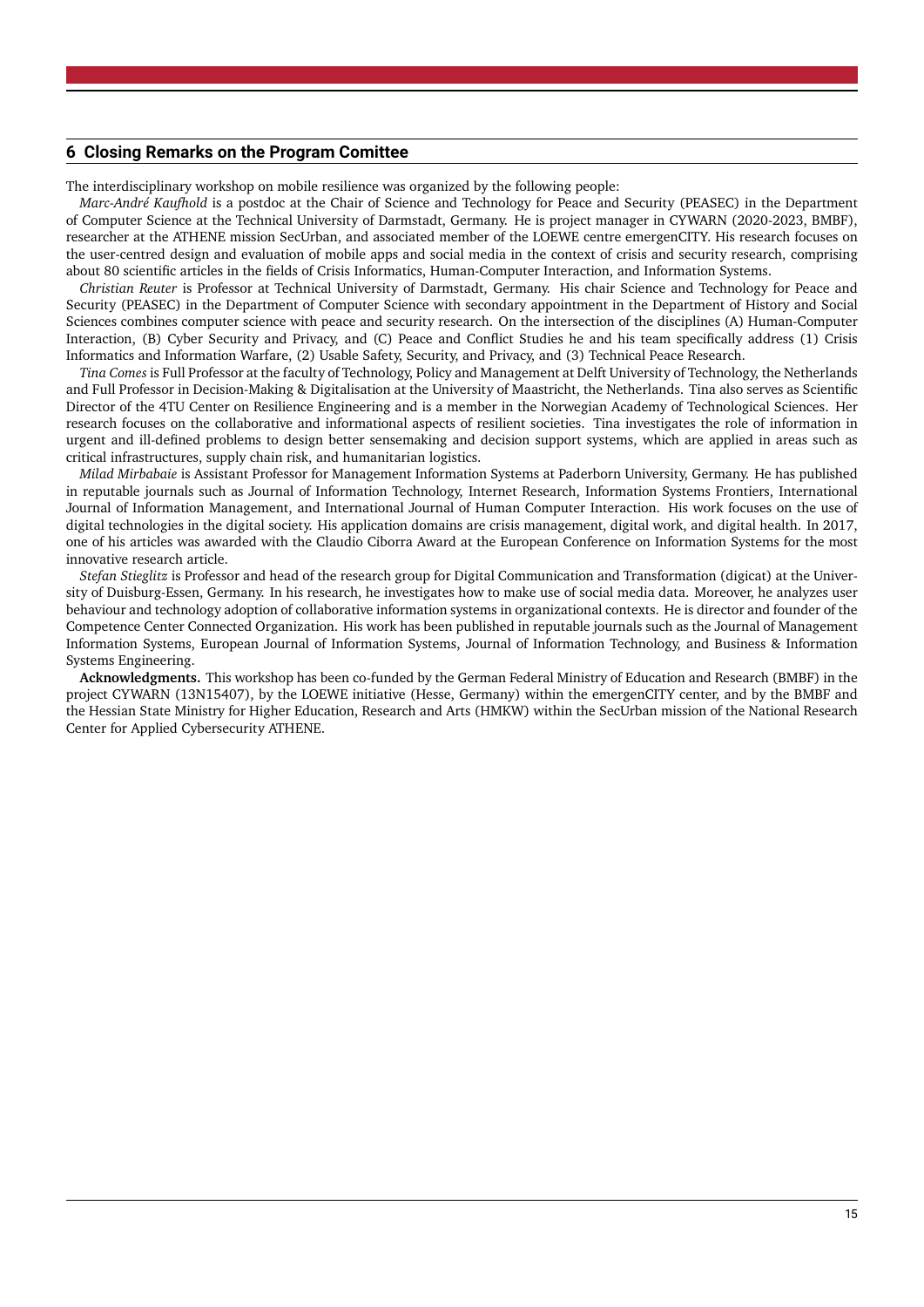#### **References**

- <span id="page-15-0"></span>[1] MobileHCI 2021, *The ACM International Conference on Mobile Human-Computer Interaction*. [Online]. Available: [http://](http://mobilehci.acm.org/2021/) [mobilehci.acm.org/2021/](http://mobilehci.acm.org/2021/).
- <span id="page-15-1"></span>[2] C. Reuter, M.-A. Kaufhold, T. Comes, M. Knodt, and M. Mühlhäuser, "Mobile Resilience: Designing Mobile Interactive Systems for Societal and Technical Resilience," in *MobileHCI '20: 22nd International Conference on Human-Computer Interaction with Mobile Devices and Services*, Oldenburg, Germany: Association for Computing Machinery, 2020, pp. 1-3. doi: [10.1145/](https://doi.org/10.1145/3406324.3424590) [3406324.3424590](https://doi.org/10.1145/3406324.3424590).
- <span id="page-15-2"></span>[3] MobileResilience 2021, *2nd Workshop on Mobile Resilience: Designing Mobile Interactive Systems for Crisis Response*. [Online]. Available: <https://peasec.de/2021/mobilehci-resilience-2/>.
- <span id="page-15-3"></span>[4] M.-A. Kaufhold, C. Reuter, T. Comes, M. Mirbabaie, and S. Stieglitz, "2nd Workshop on Mobile Resilience: Designing Mobile Interactive Systems for Crisis Response," *MobileHCI '21: 23nd International Conference on Human-Computer Interaction with Mobile Devices and Services*, MobileHCI '21 Adjunct, pp. 1–4, 2021. doi: [10.1145/3447527.3474869](https://doi.org/10.1145/3447527.3474869).
- <span id="page-15-4"></span>[5] S. P. Mohanty, U. Choppali, and E. Kougianos, "Everything you wanted to know about smart cities: The internet of things is the backbone.," *IEEE Consumer Electronics Magazine*, vol. 5, no. 3, pp. 60–70, 2016. doi: [10.1109/MCE.2016.2556879](https://doi.org/10.1109/MCE.2016.2556879).
- <span id="page-15-5"></span>[6] S. Hosseini, L. Frank, G. Fridgen, and S. Heger, "Do not forget about smart towns: How to bring customized digital innovation to rural areas," *Business & Information Systems Engineering*, vol. 60, pp. 243–257, 2018. doi: [10.1007/s12599-018-0536-2](https://doi.org/10.1007/s12599-018-0536-2).
- <span id="page-15-6"></span>[7] C. Reuter and M.-A. Kaufhold, "Fifteen years of social media in emergencies: A retrospective review and future directions for crisis informatics," Journal of Contingencies and Crisis Management, vol. 26, no. 1, pp. 41–57, 2018. poi: [10.1111/1468-](https://doi.org/10.1111/1468-5973.12196) [5973.12196](https://doi.org/10.1111/1468-5973.12196).
- [8] M. Mirbabaie, C. Ehnis, S. Stieglitz, D. Bunker, and T. Rose, "Digital nudging in social media disaster communication," *Information Systems Frontiers, vol.* 23, pp. 1097-1113, 2021. poi: [10.1007/s10796-020-10062-z](https://doi.org/10.1007/s10796-020-10062-z).
- <span id="page-15-7"></span>[9] M.-A. Kaufhold, *Information Refinement Technologies for Crisis Informatics: User Expectations and Design Principles for Social Media and Mobile Apps.* Wiesbaden, Germany: Springer Vieweg, 2021, ISBN: 978-3-658-33343-0. DOI: [10.1007/978-3-](https://doi.org/10.1007/978-3-658-33341-6) [658-33341-6](https://doi.org/10.1007/978-3-658-33341-6).
- <span id="page-15-8"></span>[10] N. Ahmed, R. A. Michelin, W. Xue, *et al.*, "A survey of covid-19 contact tracing apps," *IEEE Access*, vol. 8, pp. 134 577–134 601, 2020. doi: [10.1109/ACCESS.2020.3010226](https://doi.org/10.1109/ACCESS.2020.3010226).
- <span id="page-15-9"></span>[11] S. Valipour, F. Volk, T. Grube, L. Böck, L. Karg, and M. Mühlhäuser, "A formal holon model for operating future energy grids during blackouts," in *Proceedings of the 5th International Conference on Smart Cities and Green ICT Systems (SMARTGREENS 2016)*, Rome, Italy: IEEE, 2016, pp. 146–153.
- <span id="page-15-10"></span>[12] M. Mirbabaie, D. Bunker, S. Stieglitz, J. Marx, and C. Ehnis, "Social media in times of crisis: Learning from hurricane harvey for the coronavirus disease 2019 pandemic response," *Journal of Information Technology*, vol. 35, no. 3, pp. 195–213, 2020. doi: [10.1177/0268396220929258](https://doi.org/10.1177/0268396220929258).
- <span id="page-15-11"></span>[13] U. Franke and J. Brynielsson, "Cyber situational awareness – a systematic review of the literature," *Computers & Security*, vol. 46, pp. 18-31, 2014. poi: [10.1016/j.cose.2014.06.008](https://doi.org/10.1016/j.cose.2014.06.008).
- <span id="page-15-12"></span>[14] S. Stieglitz, M. Mirbabaie, B. Ross, and C. Neuberger, "Social media analytics – challenges in topic discovery, data collection, and data preparation," *International Journal of Information Management*, vol. 39, pp. 156-168, 2018, ISSN: 0268-4012. DOI: [10.1016/j.ijinfomgt.2017.12.002](https://doi.org/10.1016/j.ijinfomgt.2017.12.002).
- <span id="page-15-13"></span>[15] M.-A. Kaufhold, N. Rupp, C. Reuter, and M. Habdank, "Mitigating information overload in social media during conflicts and crises: Design and evaluation of a cross-platform alerting system," *Behaviour & Information Technology (BIT)*, vol. 39, no. 3, pp. 319-342, 2020. doi: [10.1080/0144929X.2019.1620334](https://doi.org/10.1080/0144929X.2019.1620334).
- <span id="page-15-14"></span>[16] F. Alvarez, M. Hollick, and P. Gardner-Stephen, "Maintaining both availability and integrity of communications: Challenges and guidelines for data security and privacy during disasters and crises," in *2016 IEEE Global Humanitarian Technology Conference (GHTC)*, Seattle, WA, USA: IEEE, 2016, pp. 62–70. doi: [10.1109/GHTC.2016.7857261](https://doi.org/10.1109/GHTC.2016.7857261).
- <span id="page-15-15"></span>[17] T. Comes and B. Van de Walle, "Measuring disaster resilience: The impact of hurricane sandy on critical infrastructure systems," in *Proceedings of the 11th International Conference on Information Systems for Crisis Response and Management (ISCRAM)*, University Park, PA, USA: International Association for Information Systems for Crisis Response and Management, 2014, pp. 190–199. [Online]. Available: [http://idl.iscram.org/files/comes/2014/408\\_Comes+VanDeWalle2014.](http://idl.iscram.org/files/comes/2014/408_Comes+VanDeWalle2014.pdf) [pdf](http://idl.iscram.org/files/comes/2014/408_Comes+VanDeWalle2014.pdf).
- <span id="page-15-16"></span>[18] T. Comes, "Designing for networked community resilience," *Procedia Engineering*, vol. 159, pp. 6–11, 2016. doi: [10.1016/](https://doi.org/10.1016/j.proeng.2016.08.057) [j.proeng.2016.08.057](https://doi.org/10.1016/j.proeng.2016.08.057).
- <span id="page-15-17"></span>[19] M. Hollick, A. Hofmeister, J. I. Engels, *et al.*, "EmergenCITY: A paradigm shift towards resilient digital cities," in *World Congress on Resilience, Reliability and Asset Management (WCRRAM)*, Singapore, 2019, pp. 383–406.